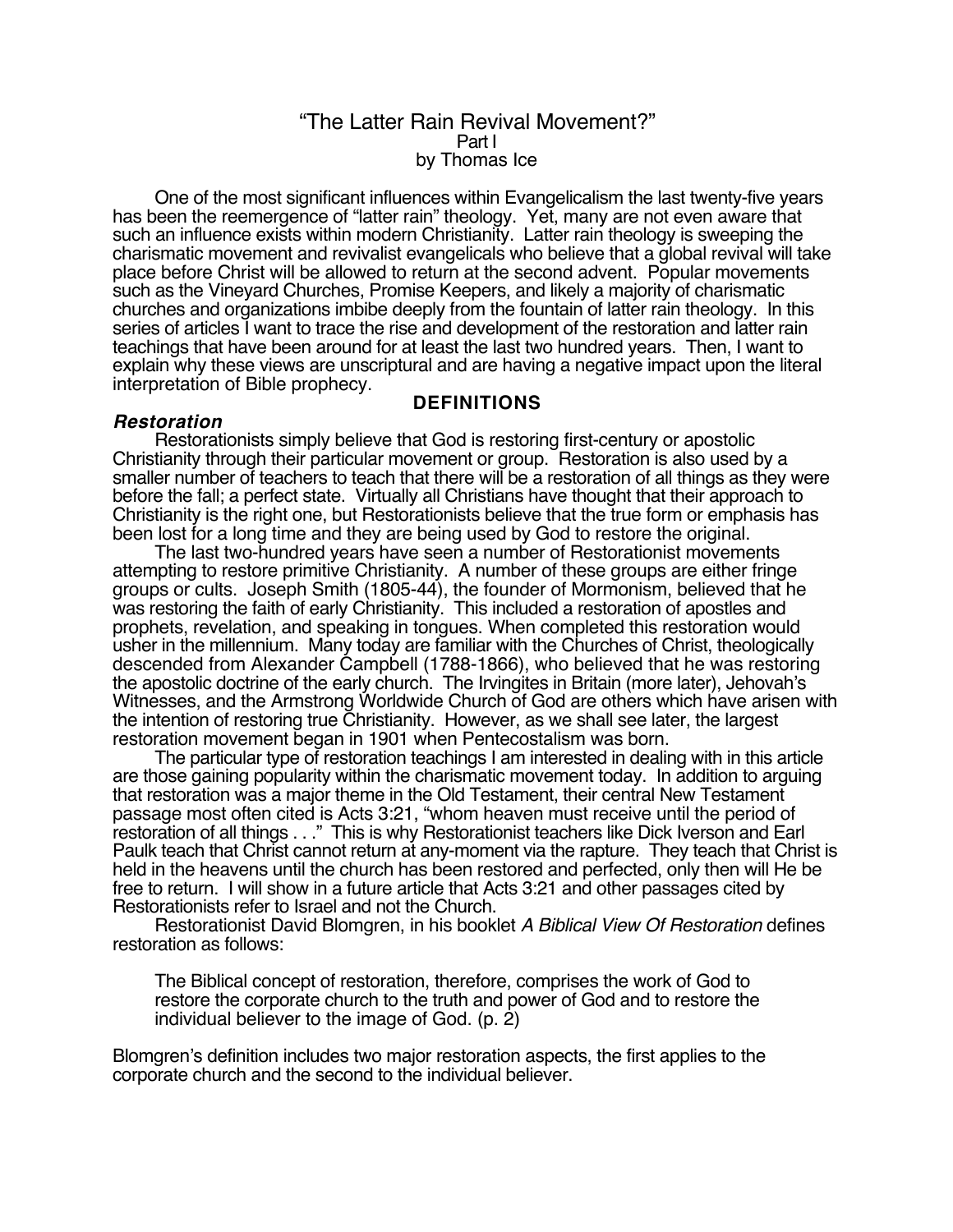In the area of the corporate church Blomgren says, "All that the early church lost will be restored to the latter day church." (p. 6) Restoration will take place in five areas: truth, ministries, spiritual life of believers, worship, and paths to dwell in. (pp. 6-7) In addition, the power of God will be restored in the last days of the church. Blomgren cites nine areas in which restoration of the last days power of the church will occur. Restoration will include the House of the Lord, the Tabernacle of David, Spirit outpouring, the voice of the bride and Bridegroom, the glory of God, counselors and judges, teachers, the family, and health and healing. (pp. 12, 14)

Last days restoration of the individual believer will include restoration to the image of God, spiritual dominion, relationship with God, fruitfulness, paradise, and perfection. (pp. 14, 15)

"These are days of restoration," declares Blomgren. "It is exciting to know that the true church will indeed be triumphant, restored by God to strength in this last day." (p. 16) Charismatic Restorationists believe that we are living in the era that will witness these things. Many Restorationists believe that these events will be facilitated by an outpouring of the Holy Spirit often called the "latter rain" revival. The chart in this article is taken from Blomgren's booklet (p. 9) and depicts their understanding of the history of the decline and restoration of the church. I would take strong exception to most, if not all, of his points.<br>Apostolic Period Christ



#### **Latter Rain**

The phrase "latter rain" is taken from Joel 2:23 & 28 and sometimes James 5:7 as a label describing an end-time revival and evangelistic harvest expected by many charismatics and some Pentecostals. Some time in the future, they believe the Holy Spirit will be poured out like never before. The latter rain teaching is developed from the agricultural model that a farmer needs rain at two crucial points in the growing cycle in order to produce a bountiful harvest. First, right after the seed is planted the "early rain" is needed to cause the seed to germinate in order to produce a healthy crop. Second, the crop needs rain right before the harvest, called the "latter rain," so the grain will produce a high yield at harvest time, which shortly follows. Latter rain advocates teach that the Acts 2 outpouring of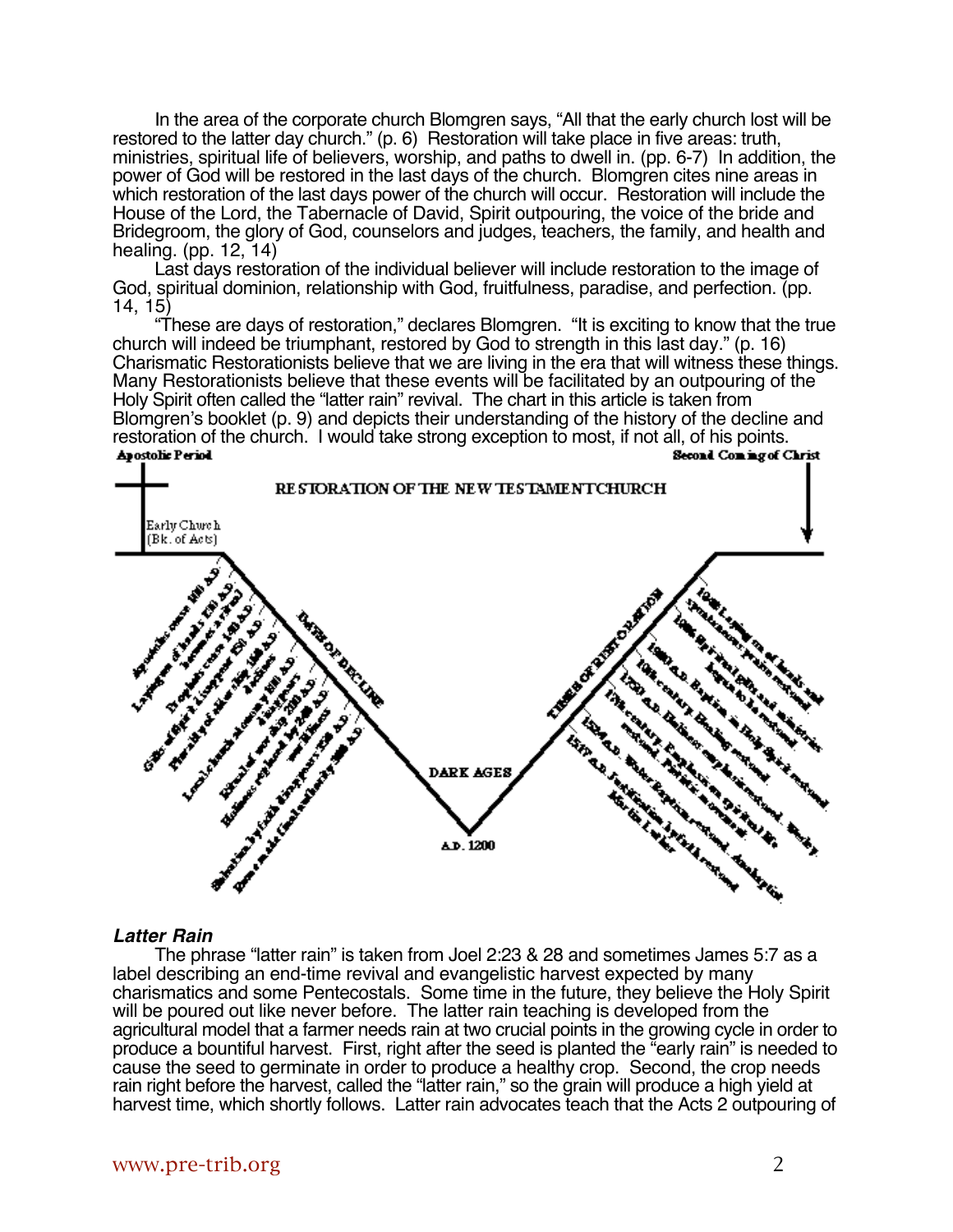the Holy Spirit was the "early rain" but the "latter rain" outpouring of the Holy Spirit will occur at the end-times. Many have taught that the Spirit will be poured out upon the church by A.D. 2000 in order to prepare her for the great evangelistic harvest to follow.

Often this great event is described in terms of Old Testament imagery of the army of locus in Joel 2. In fact, "prophet," Paul Cain, is said to have had a vision in which he saw a sign on a billboard from the Lord describing the current status of the church today as "Joel's Army: Now In Training." Many today have been influenced by this type of thinking and are adopting a more militant vocabulary for describing Christian activity, prayer, and worship because they believe they are now in training as God's end-time army and are being made ready for coming events. Just as an army trains for war by learning to use their weapons and adopt to the harsh environment of the battlefield so the "new breed," "the Omega army," or "the forceful men" are preparing for spiritual warfare by sharpening their end-time skills.

A few years ago, when Dr. Jack Deere was an assistant pastor at John Wimber's Vineyard Christian Fellowship in Anaheim, California, he gave a two-part message entitled "Joel's Army." His explanation of what the church is going to be like in just a few years is illuminating:

Heretofore in history we have only had one Moses on the scene. Only one Elijah. Only one Elisha at a time. Now among the Apostles we only have one Paul, then John, and Peter, a few of those that are really outstanding.

Heretofore we have only had one or two mighty servants of God on the face of the earth at a time. It is not true any longer. When this army comes, he says, it is large and it is mighty. It is so mighty that there has never been anything like it before. Not even Moses. Not even David. Not even Paul. What's going to happen now will transcend what Paul did. What David did for me. What Moses did. Even though Moses parted the Red Sea. Something greater is coming in this army. And there won't be just one Moses. They'll be a numerous company. **See, Revelation hints at this when it talks about the 144,000 that follow the Lamb where ever He goes** (emphasis added). And no one can harm that 144,000. See, that's a multiple of twelve. What's twelve? Twelve is the number of the apostles. Twelve is apostolic government. And when you take an important number in the Bible and multiply it, that means you intensify it. So 12,000 times 12,000 equals 144,000. That is the ultimate in apostolic government. Revelation talks about that. Well, here Joel is talking about it now in different words. A powerful and mighty army with many Pauls, and many Moses, many Davids. (Tape 1)

Dr. Deere is saying that the latter rain revival will be carried out by those who are in Joel's army, which he also equates with the 144,000 witnesses from Revelation 7. Dr. Deere has undergone amazing changes in his theology since the time when he was one of my Hebrew professors at Dallas Theological Seminary in the late 1970s.

#### **HISTORY**

Restoration and latter rain teachings did not just spring up out of thin air in this century, nor do I believe they are the result of a new prophetic revelation being given by the Lord as part of the current "new move" of God. Various aspects of the current doctrine can be found as far back as the early 1800s.

#### **Mormonism**

Joseph Smith built Mormonism in the 1820s on the foundation of alleged angelic visits and communications, with a claim that God was restoring prophetic gifts and authority from apostolic times in preparation for these latter days. Mormonism instituted twelve apostles and taught that "God's direct intervention in human affairs had not ceased with the apostolic age; revelation was continuing to be expressed through Smith as God's prophet."<sup>1</sup> In fact, early Mormons were the first in modern times to advocate and practice "speaking in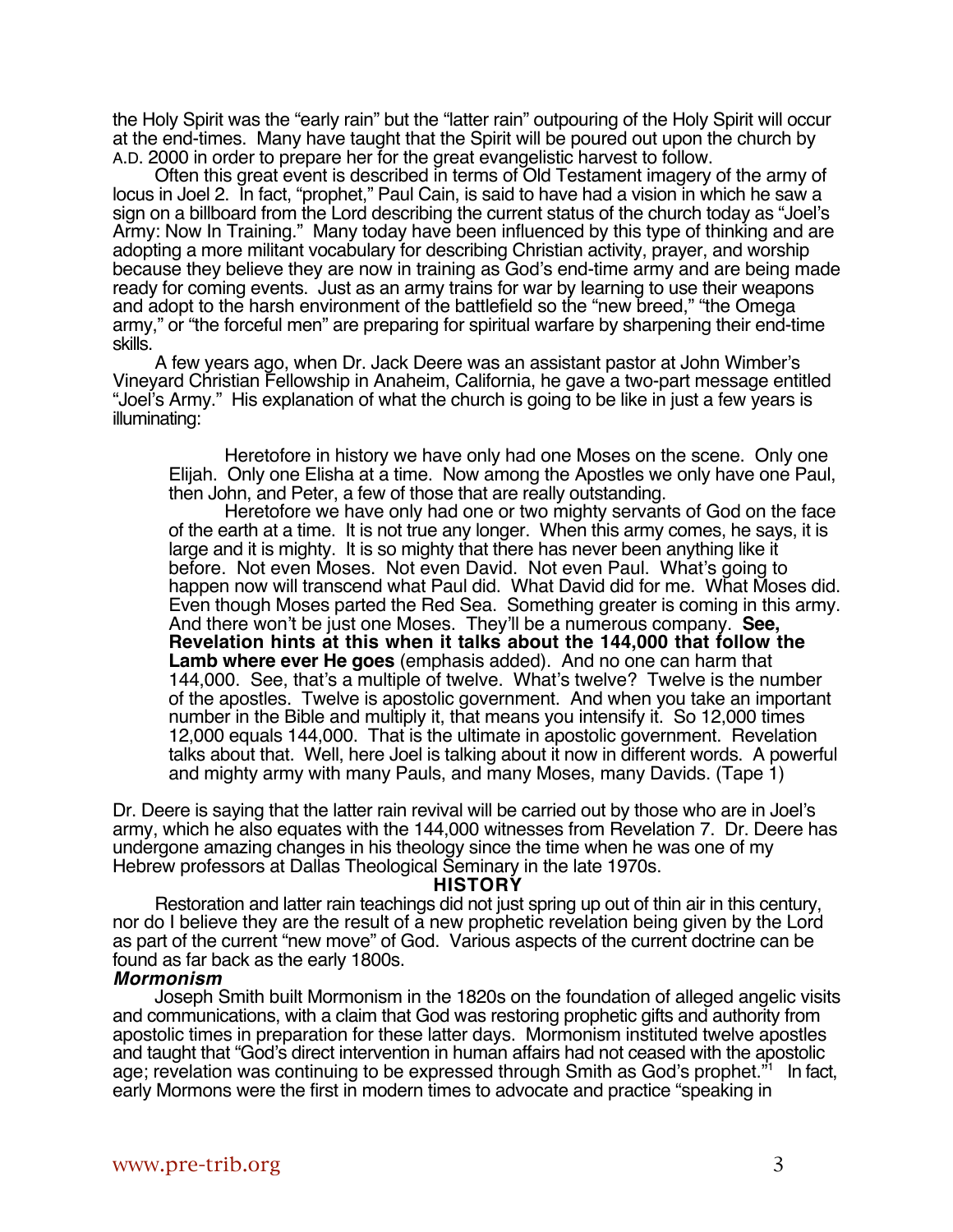tongues" as a sign of the restoration of apostolic times. (The parallels between Mormonism and some aspects of the third wave should cause great alarm to most evangelicals.) **Irvingites**

Edward Irving (1792-1834), a defrocked Presbyterian minister, founded the Catholic Apostolic Church toward the end of his short but engaging life. Irving linked the restoration of apostolic Christianity with the nearness of the second coming, not the rapture. Irving believed that God was restoring apostles, prophets, healing, and the gift of tongues during the 1830s in the British Isles to prepare the true church for the return of Christ which he said would occur in 1868. Irving is credited with being the first to make the modern Pentecostal connection between speaking in tongues as the sign of the baptism of the Holy Spirit. Irving appears to have also been the first to teach the need for the restoration of the fivefold offices of apostles, prophets, evangelists, pastors, and teachers before the church could properly be made ready for the coming Bridegroom.<sup>2</sup> This "fivefold ministry" teaching is increasingly popular today within restoration and latter rain circles, which teach that in order for the church to be truly perfected to meet her soon coming Lord, all five of these ministries, including apostles and prophets, must be restored and functioning today.

#### **Holiness Movement**

As the 1800s progressed, there arose within Methodism a call to return to the holiness teachings of John Wesley who saw that "moral growth, or sanctification, is both progressive and instantaneous."3 Phoebe Palmer, wife of a New York physician, was the most influential advocate of the holiness message about 150 years ago. "Palmer, like many others, also departed from Wesley by identifying the second moment of grace—or the second blessing, as it had come to be called—with the baptism of the Holy Spirit."<sup>4</sup> By the 1880s, this movement had spawned many independent churches and a few denominations like the Nazarene and Wesleyan holiness churches. Others, like Charles Finney and A. B. Simpson, made contributions to the development of this movement which became the fertile soil out of which the Pentecostal movement grew in the following century.

The latter rain teaching was also found within holiness teachings. An example is seen in Phoebe Palmer's 1859 book—The Promise of the Father—where she uses "the latter rain argument to defend the ministry of women."<sup>5</sup> Charles Parham, the founder of Pentecostalism, was "impressed with the emphasis throughout the Holiness movement on a 'latter rain' outpouring of the Holy Spirit."6 So we can see that the idea of a latter rain restoration and revival was anticipated by many holiness leaders who would later give birth to what they would come to believe was the start of this anticipated end-time revival—Pentecostalism.

#### **Pentecostalism**

Many Christians are aware that the Pentecostal movement began on January 1, 1901 in Topeka, Kansas when Agnes Ozman (1870-1937) spoke in tongues under the tutelage of Charles Fox Parham (1873-1929). Yet, how many realize that in the "early years Pentecostalism often took the name 'Latter Rain Movement"?<sup>7</sup> This is because Parham titled his report of the new movement as "The Latter Rain: The Story of the Origin of the Original Apostolic or Pentecostal Movements."<sup>8</sup> Many are also aware that William J. Seymour (1870-1922) came under the influence of Parham in Houston, Texas in 1905 and then took the Pentecostal message to Azusa Street in Los Angeles in 1906, from where it was disseminated to the four-corners of the world. But, how many are also aware that he too spoke of these things in terms of a latter rain framework?

There is no doubt that the latter rain teaching was one of the major components in the foundation of Pentecostalism. "Modern Pentecostalism is the 'latter rain,' the special outpouring of the Spirit that restores the gifts in the last days as part of the preparation for the 'harvest,' the return of Christ in glory," says Dayton.<sup>9</sup> David Wesley Myland (1858-1943) was one of the early Pentecostal leaders. He wrote the first distinctly Pentecostal hymn entitled, "The Latter Rain" in 1906. The "first definitive Pentecostal theology that was widely distributed, the Latter Rain Covenant' appeared in 1910.<sup>10</sup> Myland argued in his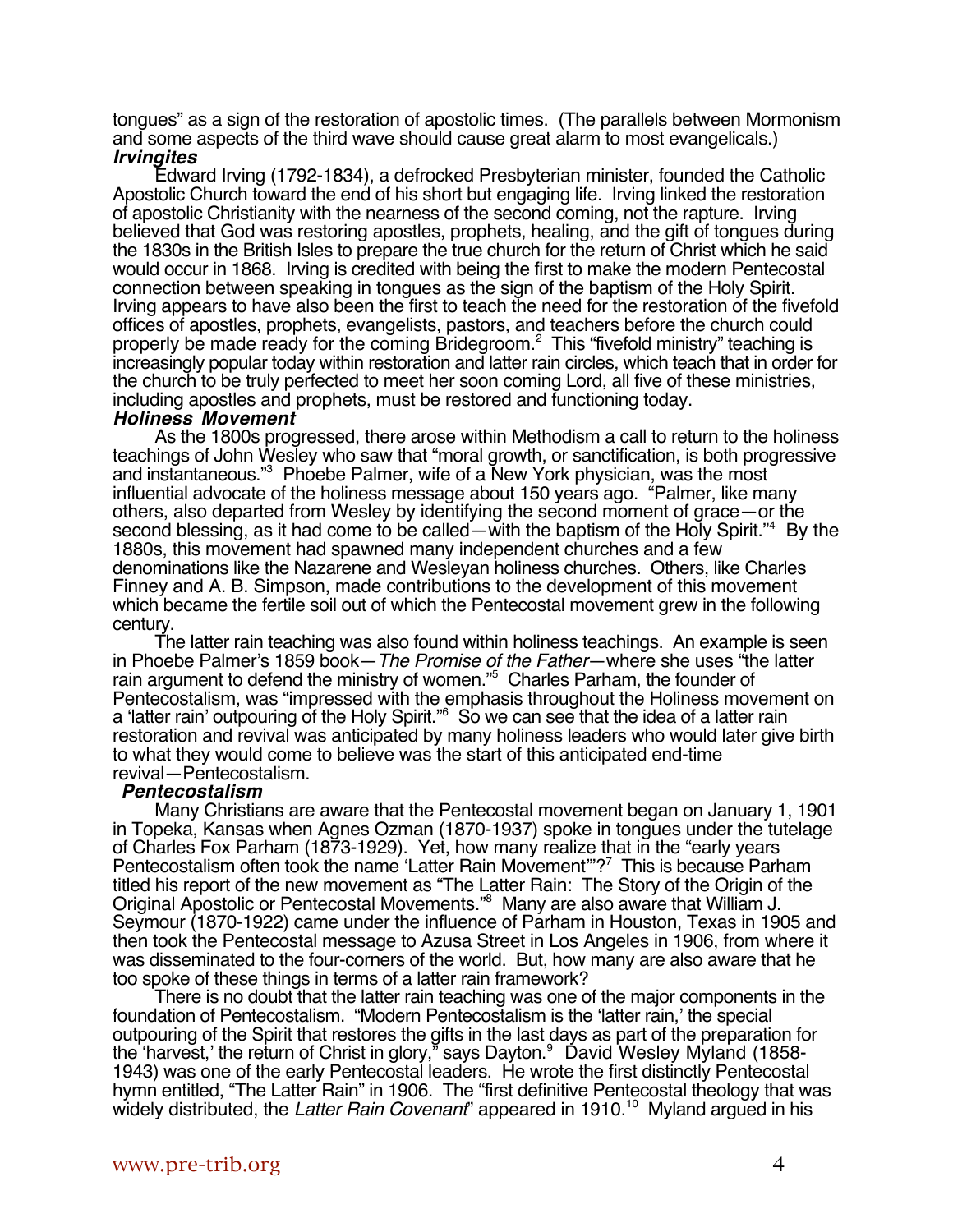book that "now we are in the Gentile Pentecost, the first Pentecost started the church, the body of Christ, and this, the second Pentecost, unites and perfects the church into the coming of the Lord."<sup>11</sup>

Dayton concludes that the "broader Latter Rain doctrine provided a key . . . premise in the logic of Pentecostalism."<sup>12</sup> In spite of having such a key place in the thinking of early Pentecostalism, "the latter rain doctrine did tend to drop out of Pentecostalism" in the 1920s "only to reappear, however, in the radical Latter Rain revitalization movement of the 1940s."13

## **(to be continued)**

## The "Latter Rain" Revival Movement Part II by Thomas Ice

In our previous issue, I began a series on a significant influence within Evangelicalism called "latter rain" theology. I began tracing its history and development and will continue in this installment. I hope to show that this theology distorts God's plan for history when they claim a latter day glory that is meant for Israel and not the church. I also hope to show that "latter rain" teachings confuse the current church age and the tribulation.

In the last installment, I was providing a historical rundown on restoration movements in general. I had surveyed the origins of Pentecostalism and how it was born out of a "latter rain" theology. This began to wane in the 1920's as Pentecostals adopted some of the tenants of fundamentalism, especially dispensationalism.

## **New Order of the Latter Rain**

The late 1940s saw a reemergence of "latter rain" teachings at Sharon Orphanage and Schools in North Battleford, Saskatchewan, Canada, among Pentecostals. George Hawtin and P. G. Hunt were key figures in North Battleford, who along with others, launched a movement characterized by the following distinctives:

(1) William Branham, who exercised the laying on of hands in his healing ministry; (2) healing evangelist Franklin Hall's emphasis on fasting and prayer; (3) the church government format in use by the Independent Assemblies of God, which stressed the autonomy of the local church; and (4) the emphasis on the "new thing" of Isaiah  $43:19^{14}$ 

As the movement continued to develop it spawned a large collection of teachings, terms, and vocabulary for communicating "latter rain" thought. While many of the following terms have true biblical significance, I want to list some of the words and phrases often associated with "latter rain" doctrine so that readers will be able to discern whether a given phrase is used in a "latter rain" context.<br>Feast of Tabernacles

Tabernacle of David<br>
Present day truths<br>
Present day truths<br>
Revival churches<br>
Five-fold ministry Present day truths<br>
Manifested sons of God
Five-fold ministration of God
Fig. 2012 Manifested sons of God Bride company New breed<br>
Joel's army New Elijah Comp Many-membered man child and dezebel spirit<br>Birthing in the spirit contract of Overcomers Birthing in the spirit Covering Covering Covering Covering Covering Joshua Generation<br>
New thing Covers Comeda Army Forceful men

Tabernacle of Moses<br>Revival churches Elijah Company<br>Jezebel spirit Omega Army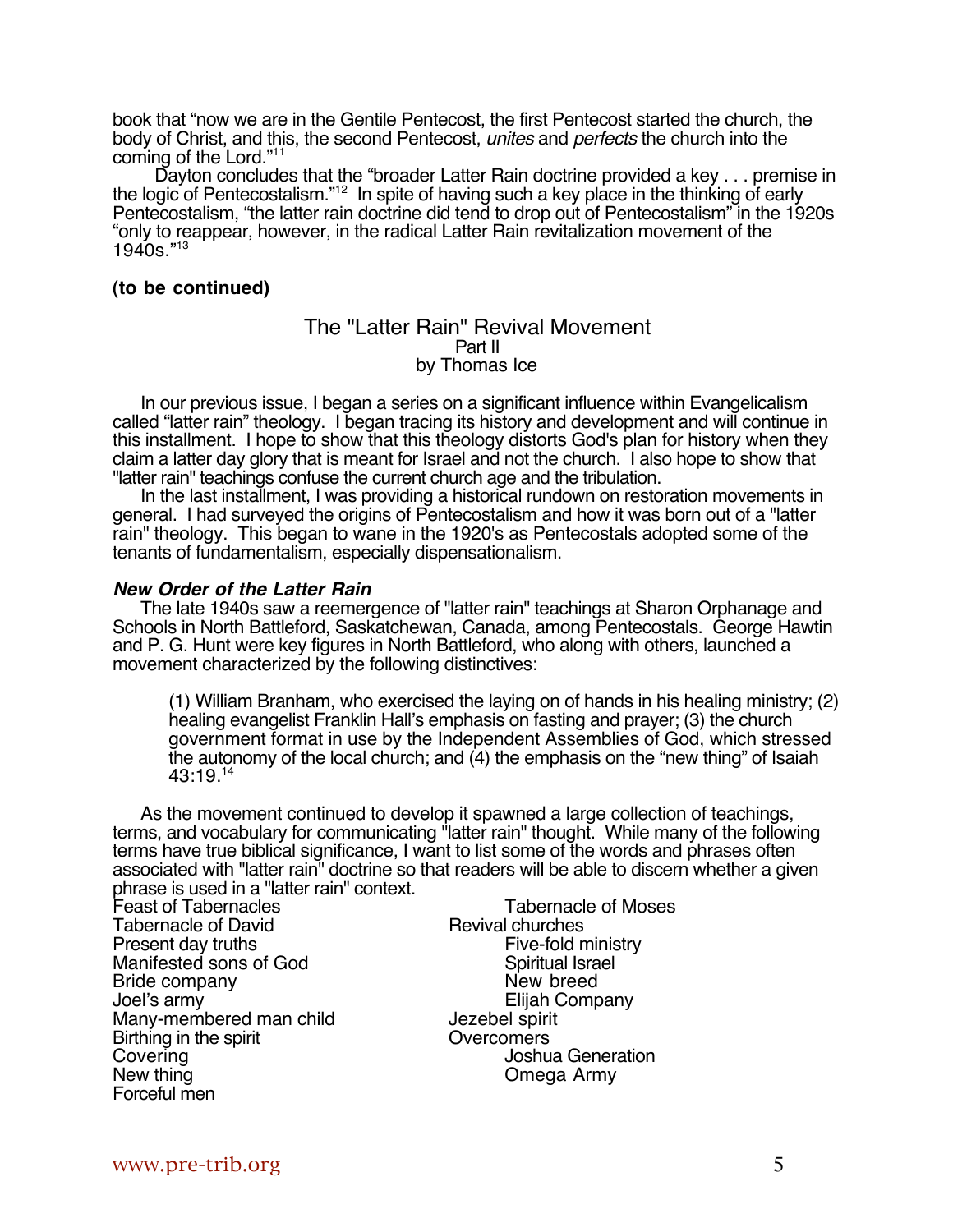The latter rain movement has created quite a stir among Pentecostals. At the 1949 General Council of the Assemblies of God meeting in Seattle, Washington, a resolution was adopted disapproving of the practices of the "latter rain" movement.

RESOLVED, That we disapprove of those extreme teachings and practices which, being unfounded Scripturally, serve only to break fellowship of like precious faith and tend to confusion and division among the members of the Body of Christ, and be it hereby known that this 23rd General Council disapproves of the so-called, "New Order of the Latter Rain", to wit:

1. The overemphasis relative to imparting, identifying, bestowing or confirming gifts by the laying on of hands and prophesy.

2. The erroneous teaching that the church is built upon the foundation of present day apostles and prophets.

3. The extreme teaching as advocated by the "new order" regarding the confession of sin to man and deliverance as practiced, which claims prerogatives to human agency which belong only to Christ.

4. The erroneous teaching concerning the impartation of the gift of languages as special equipment for missionary service.

5. The extreme and unscriptural practice imparting or imposing personal leading by the means of utterance.

6. Such other wrestings and distortions of Scripture, interpretations which are in opposition to teachings and practices generally accepted among us.15

"Latter rain" teachings are also said to have made significant inroads into the Charismatic movement of the 1960s and '70s. Some of the "beliefs and practices of the Latter Rain that found their way into the Charismatic renewal were the 'foundational ministries' of Ephesians 4:11, tabernacle teaching, the feast of Tabernacles, and the 'foundational truths' of Hebrews 6:1-2."<sup>16</sup> Vehicles within the Charismatic movement favoring "latter rain" distinctives included Logos Journal and the Full Gospel Business Men's Fellowship International headed by Demos Shakarian.

#### **Third Time's The Charm**

The 1980s saw a third wave of "latter rain" teachings within the Pentecostal/Charismatic movement. However, this time the latter rain/restoration teachings are not content to merely sit back and be a part of only a spiritual revival, without the power displays of "signs, wonders, and miracles." Today's blend wants power, dominion, health and wealth, and socio-political change. The contemporary onslaught of "latter rain" teaching has virtually taken over today's Pentecostal/Charismatic movement. As we stand on the threshold of the one hundredth anniversary of the birth of the Pentecostal/latter rain movement, it is, without a doubt, the strongest influence within Evangelicalism.

Typical of a contemporary "latter rain" event was the "Take It By Force Conference" in Phoenix, August 1-4, 1989, sponsored by an organization called "The Forceful Men." A six-page, full-color ad announcing the conference was run in the May, 1989 issue of Charisma. The militant tone was set when the copy announced that "God is raising up a new generation to shake this world, a Joshua generation, '. . . invade, conquer and possess the land.'" The main section of the ad displayed across the top four famous Pentecostal events, implying that the Take It By Force conference would have continuity with them. One of the events listed was the latter rain revival in 1948 at North Battleford, Saskatchewan, Canada. The ad said concerning North Battleford: "God promised that He would restore everything that the church had lost." Typical "latter rain" belief.

Until recently, "latter rain" formulation was placing great stress upon their prophecy that Christ will return around A.D. 2000, thus making the 1990s the time when the Church will come together and experience the great end-time harvest. "Latter rain" teaches that the maturity of the Church will be accomplished through the restoration of the gifted men mentioned in Ephesians 4:11. This viewpoint, received as a new, prophetic revelation and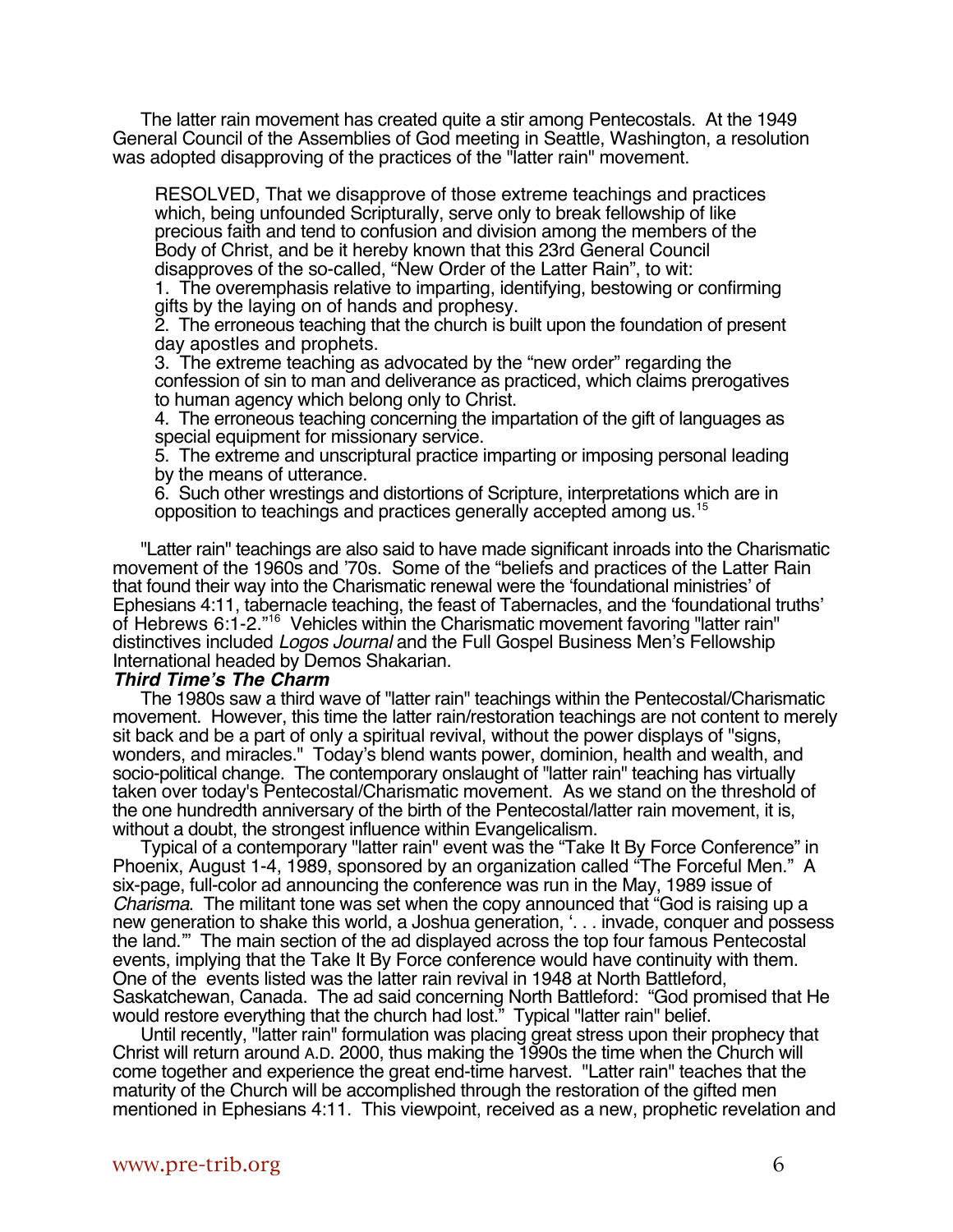not based on interpretation of the text, believes that the 1950s saw the restoration of evangelists; the 1960s the pastor; the 1970s the teacher; the 1980s the prophet; and the 1990s will see a revived office of apostles. The result of this supposed return to first century Christianity will reap the following result:

The restoration of the apostle to full recognition and authority will bring the Church to maturity, unity, and proper Church structure. Signs and wonders will be wrought which will cause the world to look to the Church for answers and miracles needed. Whole nations will turn to God. The Church will become glorious and victorious and cause the glory of the Lord to fill the earth as the waters cover the sea. When all five-fold ministries are fully restored, all the saints are moving in their membership ministry, and the Church is unified and perfected, when Jesus can return and set up His Kingdom and establish His eternal reign with His Bride/Church. Planet Earth will be purified to become the headquarters for Jesus and His Church to rule and reign over His vast domain forever and ever and ever forevermore. Amen!<sup>17</sup>

This version of restoration/latter rain appears to be a blend of postmillennialism and premillennialism. Some postmillennialists have taught that the kingdom will dominate planet earth when a majority of the population is converted and the church is perfected. Bill Hamon has taken that postmillennial idea and placed it within a non-dispensational premillennial framework. Hamon's type of premillennialism sees the church age ending in victory, not apostasy, as dispensationalism believes. After all, "latter rain" Pentecostalism is the endtime perfection of the church to which things are building. At least, that's what they say.

How does this blend look? When talking about the *current role* and destiny of the church, Restorationists speak of her eventual victory before Christ returns. This is a postmillennial concept. However, when speaking about future events such as the second coming, they are premillennial. Thus, they hold to a form of postmillennialism wrapped within the overall framework and vocabulary of non-dispensational premillennialism, which is extremely vocal in their objection to the pretribulational rapture.

Restorationist Rick Godwin typifies this aggressive blend of a postmillennial view of a current victorious and glorious church coupled with anti-rapture rhetoric.

The Lord is going to have a "Glorious Church" before He returns. . . . The Glorious Church is to be a mighty army of over-comers through whom God reveals and demonstrates Himself to man. . . . We are to be an army on the offensive, taking the fight to the enemy, instead of sitting around waiting for the Rapture. We are not instructed to "Hold the Fort"—we are to TAKE THE LAND! . . . Over infatuation with the Rapture produces a stagnant and sterile people. The OVERCOMER doesn't care WHEN Jesus comes—He is simply "occupying until He comes." (emphasis in original)<sup>18</sup> "Latter rain" advocate, Rick Joyner says,

This is the hour when the church will arise as never before to aggressively attack every stronghold of the enemy. A divine militancy is coming upon the church that will strike gripping fear into the heart of every power of darkness. . . .

The church will not abandon the world in defeat, fleeing when her light is needed the most. She is about to rise to her full spiritual stature.<sup>19</sup>

Increasingly, many are adopting this mentality of victory, coupled with anti-rapture oratory.

#### **An Uneasy Marriage**

Perhaps by now you are asking that question that would naturally arise at this point: "If Pentecostalism has such a rich and obvious history of 'latter rain' teaching, then why do they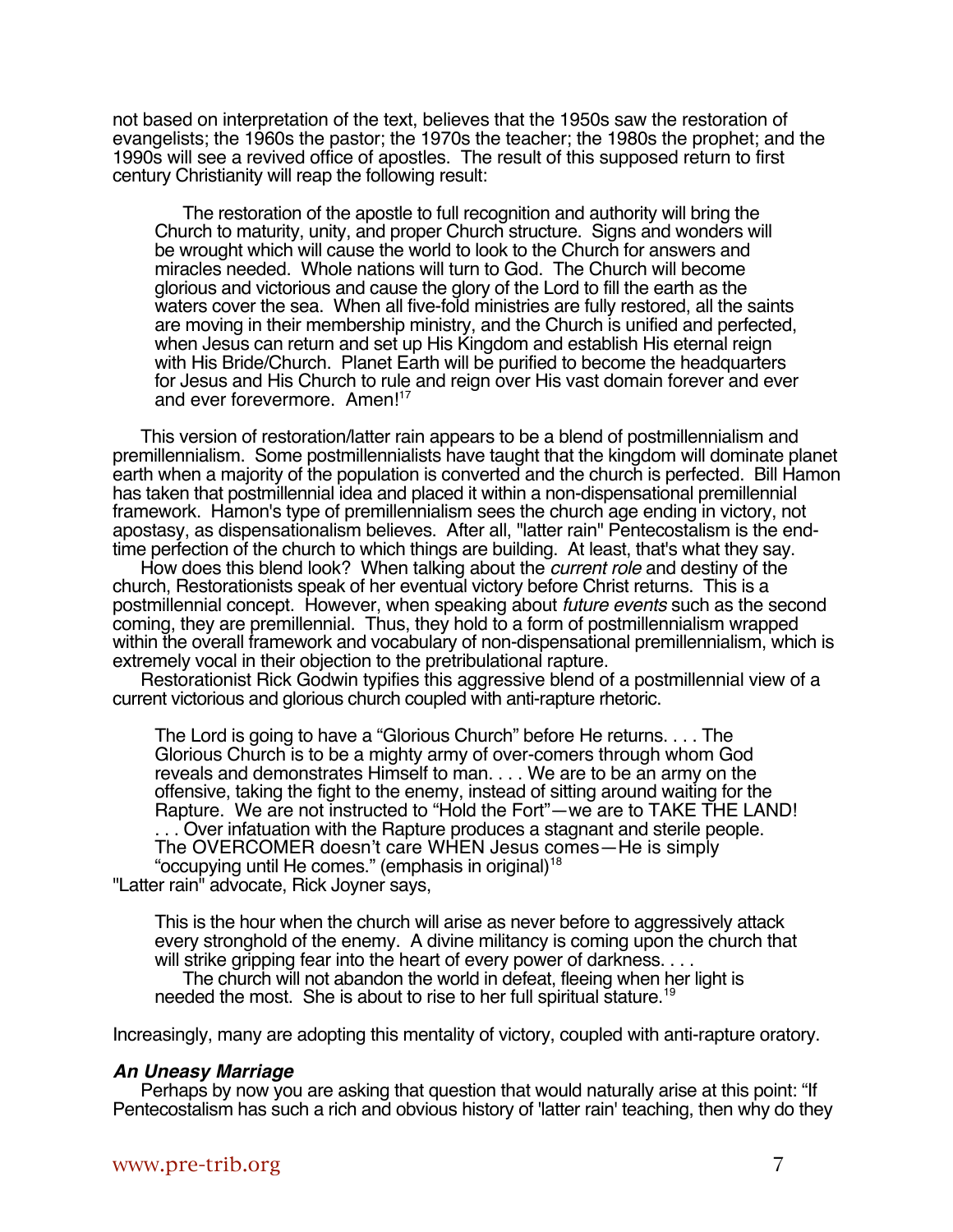also have a rich history of many who object to such teachings?" In fact, virtually all of the material I have read over the past few years raising objections and warning people about restoration/latter rain doctrine and practice have come from Pentecostals themselves. Why is this?

It is not unusual within any movement as large and diverse as Pentecostalism that rival camps of thought would arise. In addition to the "latter rain" influence, dispensationalism has also added its imprint upon Pentecostalism. While it may be true, that these two systems are antithetical to one another in many ways, it is nevertheless a fact that both have had great popularity and influence at various times within Pentecostalism. Based upon current trends it seems obvious that the overall movement is clearly moving away from dispensationalism. This was clearly illustrated to Robert Dean and I when we had a fourhour discussion with three leaders from the Kansas City Fellowship of Churches in the early 1990's. They informed us that out of approximately 45 staff members, not one currently held to the pretrib rapture. Very likely, almost all had held the view a few years earlier.

Early Pentecostalism was born out of a motivation and vision for restoring to the church apostolic power lost over the years. Now she was to experience her latter-day glory and victory by going out in a blaze of glory and success. On the other hand, dispensationalism was born in England in the early 1800s bemoaning the latter-day apostasy and ruin of the church. These two major streams within Pentecostalism have radically different views of the church and the end times.

The latter rain teaching came out of the Wesleyan-Holiness desire for both individual (sanctification) and corporate (eschatological) perfection. This is why early perfectionist teachers like Wesley, Finney, and Mahan were all postmillennial and social activists. Revivalism was gaged by both personal and public change or perfection. It follows then that one who believes in personal perfection should also believe that public perfection is equally possible. Those who believe the latter are postmillennialists. After all, if God has given the Holy Spirit in this age to do either, then why not the other? If God can perfect individuals, then why not society?

However, as the 1800s turned into the 1900s, social change was increasingly linked with Darwin's theory of evolution. The evolutionary rationale was then used to attack the Bible itself. To most English-speaking Christians it certainly appeared that society was not being perfected, instead it was in decline. Critics of the Bible said that one needed a PhD from Europe before the Bible could be organized and understood. It was into this climate that dispensationalism was introduced into America and to many Bible believing Christians it made much more sense of the world than did liberalism.

Dispensationalism, in contrast to Holiness teaching, taught that the world and the church (visible) was not being perfected, instead it was in apostasy and heading toward judgment. God is currently in the process of calling out the remnant through the preaching of the gospel. Christian social change would not be permanent, leading to the establishment of Christ's kingdom. Instead a cataclysmic intervention was needed (Christ's second coming), if society was to be transformed. Another emphasis was that the common man could understand the Bible without the enlightened help of a liberal education, once he understood God's overall plan for mankind as administered through the dispensations. Thus, dispensational theology made a lot of sense to both Pentecostal and evangelical believers during this time.

In the 1920s dispensationalism began to have a great influence within Pentecostalism. Pentecostal Huibert Zegwaart has noted that "Many of the early Pentecostals came from dispensationalist circles."<sup>20</sup> Donald Dayton said that the form of Pentecostal eschatology, "namely dispensationalism, is quite accidental; it happened to be the form of eschatology the early Pentecostals brought along from their former denominations."<sup>21</sup> Thus, denominations like the Assemblies of God moved away from doctrines like the "latter rain" teaching and generated official positions against those teachings.

#### **CONCLUSION**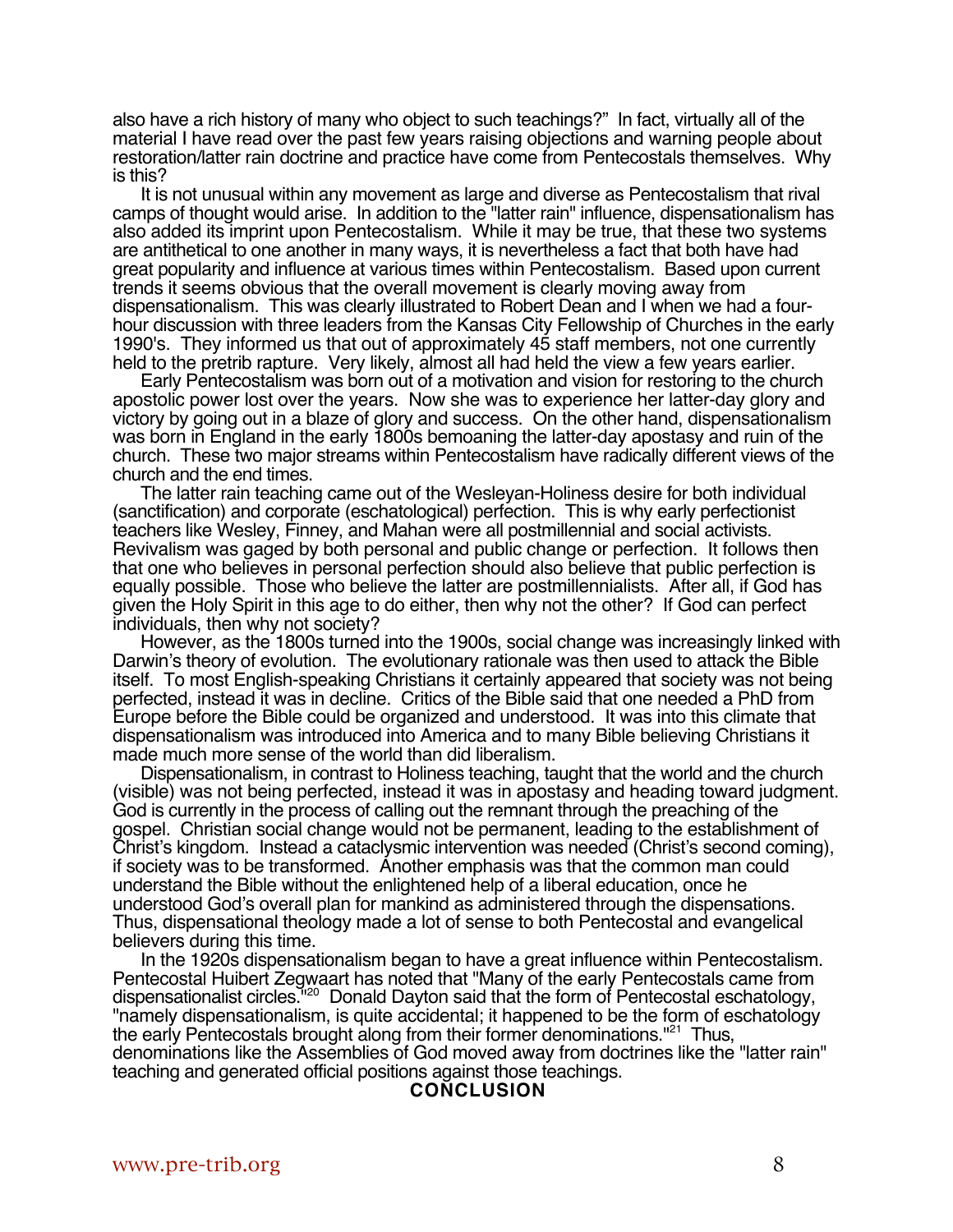As we enter the new millennium, dispensational influence, for a lot of reasons, is on the decline within both Evangelicalism and Pentecostalism as well. Thus, things like the pretrib rapture (once considered orthodoxy within Pentecostalism) are likewise on the decline. At the same time such "latter rain" teachings as the present glory and victory of the church before the second coming (a form of postmillennialism) are rapidly gaining popularity.

The attractiveness of the perfection of the church teachings within "latter rain" theology is making a comeback within the church at the same time that concepts of perfection are increasingly popular within secular society as well. "Techno-mysticism," in the form of selfhelp and New Age teachings proclaim the mystical perfectibility of the individual as well as society. Thus, people today are predisposed toward, not a moral perfection as heralded 100 years ago, but rather a mystical, metaphysical transformation which could happen in an instant of time.

The Pentecostal/Charismatic movement has a tradition of both latter rain/restoration teachings as well as a dispensational stream. However, at many points, these are contradictory teachings which appear to be on a collision course. Either the church age is going to end with perfection and revival of the church or it will decline into apostasy, preparing the way for the church to become the harlot of Revelation during the tribulation.

#### **(To Be Continued . . .)** The "Latter Rain" Revival Movement Part III by Thomas Ice

What is at stake in our examination of the "latter rain" teachings is the issue of God's plan and purpose for the current Church Age in which we live and how it relates to the yet future tribulation. I believe the Bible teaches that the Church Age is a distinct time in which God is calling out from among the Gentiles a people (Acts 15:14-18), who are combined into one new man with the Jewish remnant of this age (Eph. 2—3). Does the Bible teach that the course of the Church Age will include a time of restoration, revival, or a "latter rain" revival? No! Thus, the need to examine these teachings and contrast them with what the Bible does teach.

In previous issues I have probed into the nature and development of "latter rain"/restoration teachings. This article will begin a comparison of these teachings and interpretations of the Bible to see if they are supported by God's Word. This involves an interaction with some of their foundational doctrines as well as an examination of key passages from Scripture. It is my contention that while many within these traditions use words and phrases from the Bible, they are not used in the way in which God has intended in Scripture. I believe at many crucial points they mishandle God's Word.

## **KEY THEOLOGICAL CONCEPTS AND PASSAGES**

#### **Restoration**

"Latter rain" teachers say that the church began at a high point and then began a path of decline. Around A.D. 1200 the decline bottomed out and began upward progress toward the full restoration which they teach we are on the verge of seeing in our day. The first question that comes to my mind is what passages from the Bible teach this?

Many passages teach that God's program for Israel includes a time of decline, scattering, regathering, and restoration (Deut. 4:25-31; 30:1-10). However, no such pattern is stated concerning God's plan for the Church.

The parables of Matthew 13 speak of the interadvent age between Christ's two comings and describe it as a time of preaching (sowing) the gospel yielding varied responses (mostly rejection). These parables indicate that the growth of Christendom will start out small and become large. However, nothing is said in this passage about the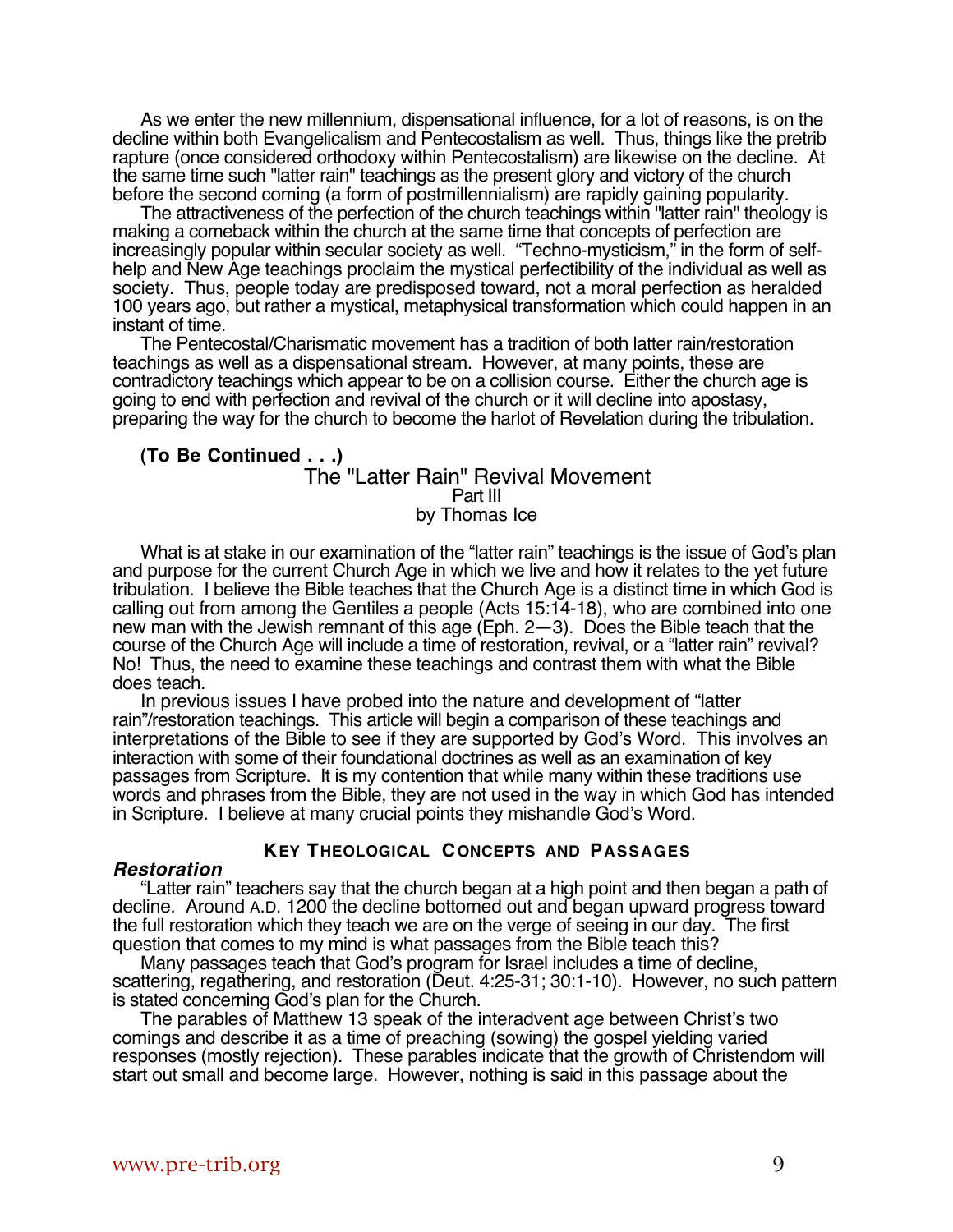spiritual qualities during this time, unless, leaven implies the growth and spread of apostasy. The New Testament is silent regarding a restoration for the Church.

Acts 3:21 is a major passage to which Restorationist point in an attempt to give Scriptural support to their views. Acts 3:19-21 says, "Repent therefore and return, that your sins may be wiped away, in order that times of refreshing may come from the presence of the Lord; and that He may send Jesus, the Christ appointed for you, whom heaven must receive until the period of restoration of all things about which God spoke by mouth of His holy prophets from ancient time." Restorationist Dick Iverson says of this passage, "These are times when God will give the Church that which was lost."<sup>22</sup> Instead, Iverson should have said, "These are times when God will give Israel that which was lost." If this refers to Israel and not the church then Iverson is wrong. It is clear from the context that Peter is speaking to Israel and not the church. It is the remnant within Israel that believed in Jesus as their Messiah and made up the church. He could not be speaking to the church since they were the ones who were repenting and returning to the Lord.

If a father were to give a large amount of money to one of his two children and he wrote a letter to inform the child of his gift, which was intercepted and read by the second child, it would not follow that the second child could rightly claim the treasure merely by reading the first child's mail. So it is with the Bible. Scripture written to and referencing Israel are meant for Israel, even though another party may read them and gain insight and appreciation for their common father. Letters addressed to the church speak of things the Father has for her and not Israel. Therefore, it is important, especially when examining prophetic passages, to know to whom He is addressing.

Now let us look at some specific points from this passage so that we might come to understand it in its intended context. First, as in his Acts 2 sermon, Peter is speaking to a Jewish audience whom he has accused of crucifying Christ. Notice the terms he used in verses 13-15 to heap guilt upon Israel: "you delivered up and disowned," "but you disowned," "but [you] put to death the Prince of life." In verse 17 Peter told the Jewish crowd that they had "acted in ignorance," which set the stage for his call for them to repent and accept Jesus as their Messiah and the Messiah of Israel. Then, after they accept Jesus as Messiah (Zech. 12:10), their promised Millennial Kingdom would be established, called by Peter in this passage the "times of refreshing."

Second, another confirmation that Peter is talking about Israel's Kingdom is seen in the noun "restoration" (3:21). The same word is used as a verb in Acts 1:6 when the disciples kept asking Jesus before His ascension, "Lord, is it at this time You are restoring the kingdom to Israel?" Even after forty days of the Lord "speaking of the things concerning the kingdom of God" (Acts 1:3), His disciples were wondering about the timing of the arrival of Israel's kingdom. Notice, the Lord's teaching did not change their basic view of the kingdom, instead their questions revolve around the TIMING of the kingdom. As the reader follows the flow of the context in the early chapters of Acts, it is clear that this is the same concern Peter is addressing to the group in chapter three. He proclaims that the condition for the coming of the kingdom is to accept Jesus as Israel's Messiah, something that will take place at the end of the tribulation period.

Third, the Old Testament did not predict the Church, but it did predict the coming of the Messianic kingdom. The New Testament clearly reveals that the church was a mystery (secret) in Old Testament times. This is not merely the logical conclusion of applying the literal hermeneutic and observing that the Church is not foreseen in the Old Testament. Instead, passages explicitly declare this. Romans 16:25-26, "according to the revelation of the mystery which has been kept secret for long ages past, but now is manifested, and by the Scriptures of the prophets." Ephesians 3:1-9, "you can understand my insight into the mystery of Christ, which in other generations was not made known to the sons of men, as it has now been revealed to His holy apostles and prophets in the Spirit . . ." (4-5) ". . . to bring to light what is the administration of the mystery which for ages has been hidden in God" (9). Colossians 1:24-28, "which is the church..." "the mystery which has been hidden from the {past} ages and generations; but has now been manifested to His saints"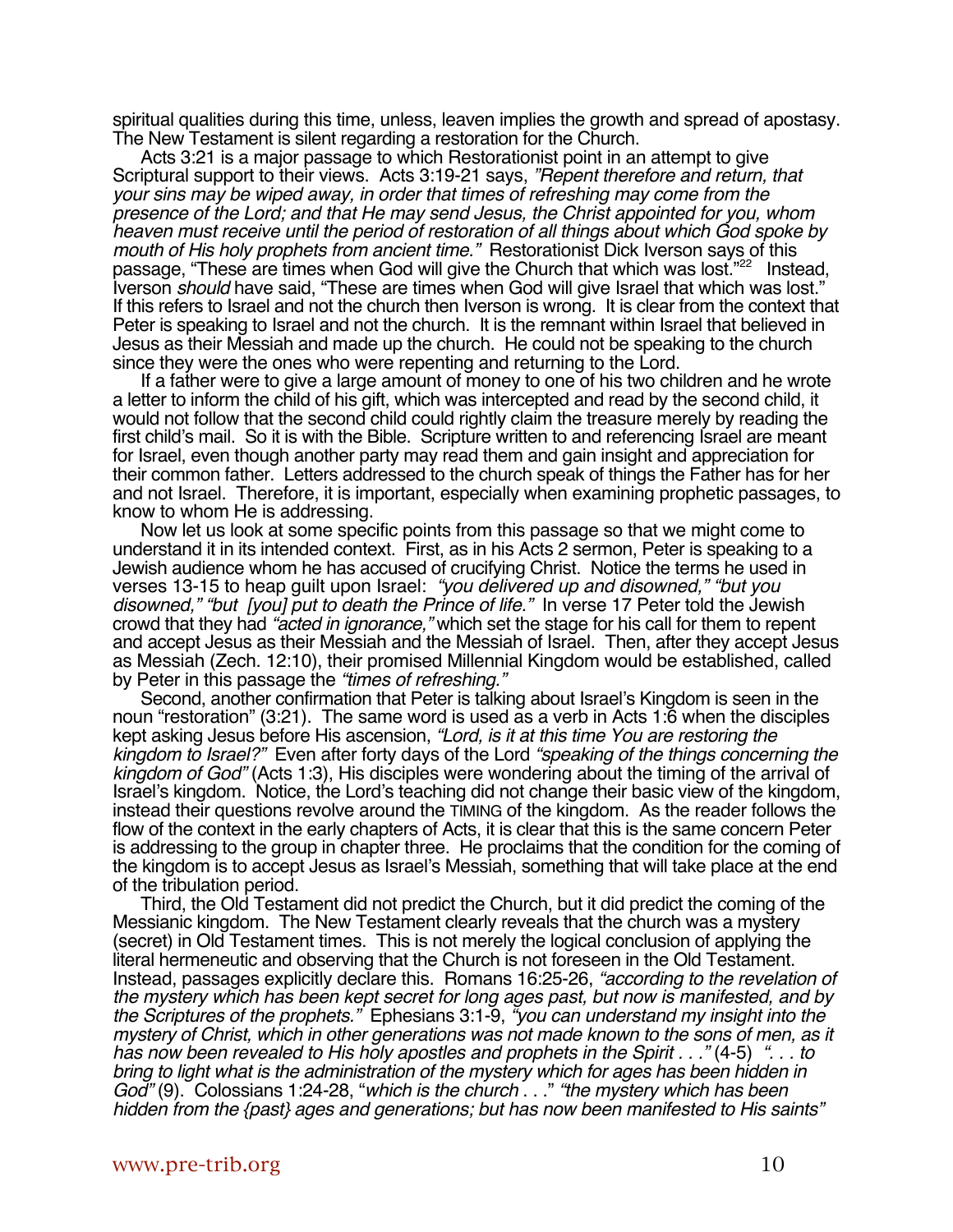(26). These passages tell us that the current age was a mystery during Old Testament times. Therefore, how could references to Old Testament passages and events be predictive of God's plan for the Church? They cannot! Once again, restoration/"latter rain" teachers are (mis)applying passages which refer to Israel and wrongly linking them to the Church. This results in the twisting and distortion of Scripture.

In a desperate attempt to support their views of the restoration of the church, Restorationists sometimes present a study of the word "restore" from the Bible.<sup>23</sup> The result of these studies demonstrate that there is not one passage that even comes close to supporting their thesis of a last days restoration for the church. Many passages speak of Israel's restoration, but not a single passage speaks of a time of restoration of the church.

Another problem that arises from confusing God's plan for Israel with that of the Church in Acts 3:21 is stated by Dick Iverson.

We notice also that Christ cannot return until all that the prophets spoke be fulfilled. Many people think that Christ could come at any minute. He could come for them any minute, but He will not come for the Church until all be fulfilled. In fact, the heavens MUST retain Him against that time, for when He returns He is coming for a fully restored Church—a Church that is glorious, not having spot or wrinkle or any such thing. $24$ 

Earl Paulk of Atlanta, takes a similar position in his book Held In The Heavens Until. . .<sup>25</sup> Iverson is correct if this passage refers to the church, but he is woefully wrong if it refers to God's plan for Israel instead; as it does. Error built upon error multiplies error and causes one to miss what the passage is actually teaching. Acts 3:21 is only one of many passages which speak of a precondition for the second coming in relation to Israel (cf. Zech. 12:10; Matt. 23:37-39), however, there are no passages relating to any preconditions for the rapture of the church as Restorationists suppose.

Since there are no passages in the Bible supporting a restoration of the church, what does the New Testament teach about the course of the current age? It teaches that this age will be a time in which the Gospel is to be preached by believers throughout the age. God will be saving some through faith in Christ as the gospel is preached. However, it will also be a time of persecution for believers (John 15:18-24; 16:32-33) and increasing apostasy of Christendom (2 Tim. 3:13), during which time believers are encouraged to remain faithful to Christ regardless of the trends and pressures (2 Tim. 3:14).

Apart from a few exceptions, the church age is not a time of prophetic fulfillment. Instead, prophecy will be fulfilled after the rapture, in relation to God's dealing with the nation of Israel in the seven-year tribulation. The current church age, in which believers live today, does not have a specific prophetic countdown or timetable, as does Israel and her 70 weeks of years prophecy (Daniel 9:14-27). The New Testament does, however, provide general traits that characterize the church age in the following major passages: Matthew 13; Revelation 2—3; 1 Timothy 4:1-3; 2 Timothy 3:1-5; 4:3-4; James 5:1-8; 2 Peter 2:1-22; 3:3-6; Jude 1-25. Even though specific prophecy is not given concerning the present church age, these passages do paint a general picture of the course of this age. All indicate that apostasy will characterize Christendom during the time when this age ends with the rapture.

On the other hand, a specific outline of Israel's history was given at the time of the birth of the nation (about 1400 B.C.). God told Moses in Deuteronomy 4:15-40 that when the nation arrived in their promised land that they would disobey the Lord and be disciplined by being scattered throughout the Gentile nations. Then one day they would be gathered out from the peoples of the world and be restored to their ancient land and would be blessed. This would happen "in the latter days," declares the Lord, when "you will return to the LORD your God and listen to His voice" (4:30). Restoration is for Israel during the tribulation, not for the church.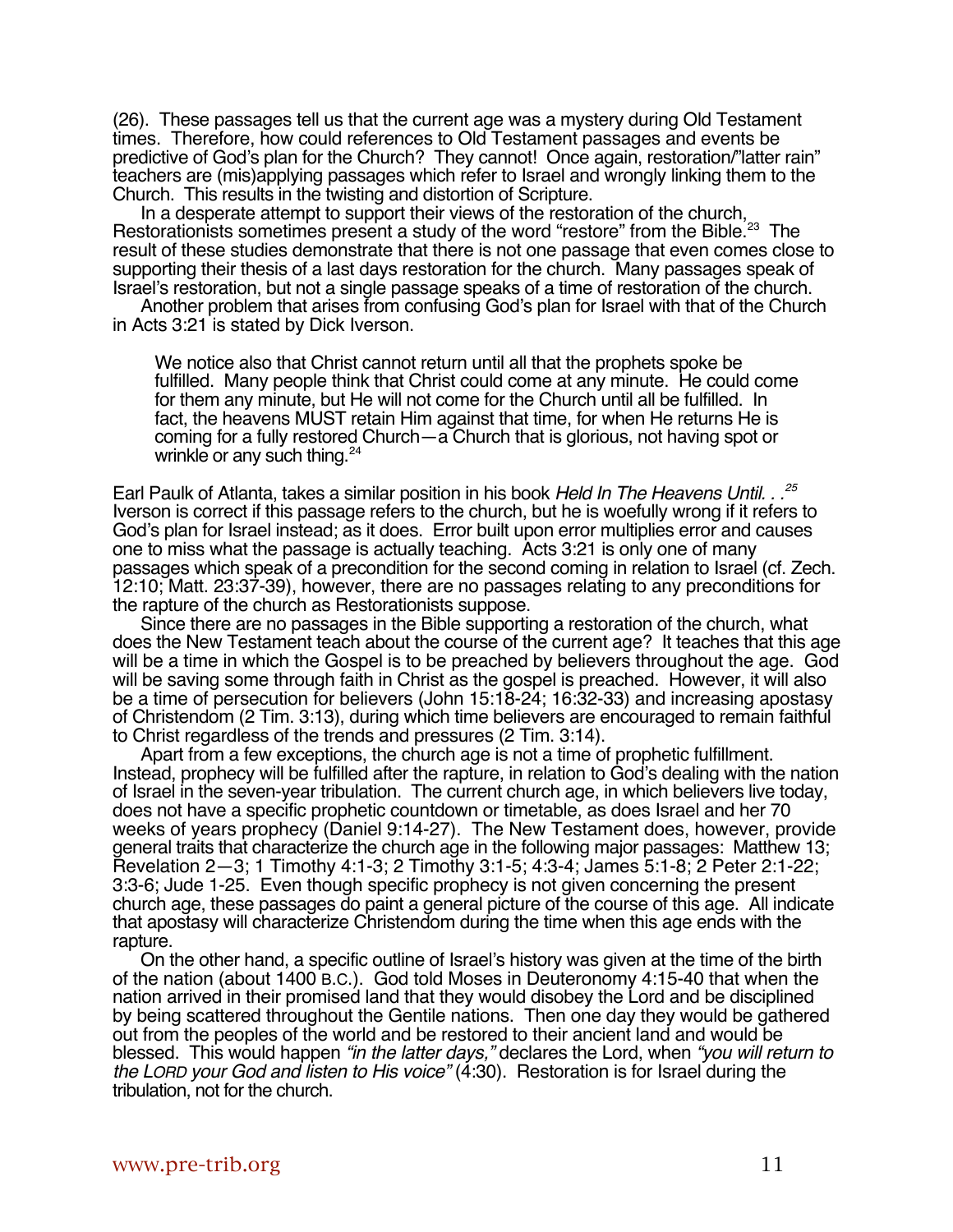## **(To Be Continued . . .)**

### The "Latter Rain" Revival Movement Part IV by Thomas Ice

In a continuation of the fourth installment of our study of the "latter rain" movement, I will pursue a study begun last month on key theological concepts and passages. Previously I began this section with an investigation of the idea of "restoration" within the "latter rain" tradition. I now turn to an examination of their notion of "spiritual Israel."

## **KEY THEOLOGICAL CONCEPTS AND PASSAGES**

#### **Spiritual Israel**

Another common technique used by Restorationist and "latter rain" advocates is to say that the Church is now spiritual Israel. They believe that they then have the right to take the volumes of passages, often from the prophets, and link them spiritually to the Church. Therefore, Israel is finished in God's plan as a nation, while individual Jews may come to faith in Christ; the Church inherits the promises made to Israel in some spiritual way. Restorationist Rick Godwin is an example of this view.

So we see in Abraham the birthing of two seeds: the nation of Israel physically and the spiritual nation of Israel—the Church. And if I hear one more person say, "Ahhh, there ain't no such thing as the spiritual Israel." I'm going to vomit all over 'em. What are we reading? For God sake, get rid of that Judaistic spirit after the flesh and we'll find out what the real Jew is! You'll find out God has never been and is not now a racist. Ever! The Church is. God isn't. Never has been."26

Well, Rick, there is no such thing as spiritual Israel. Watch out below!

Let's look at this matter more closely. The Church IS the spiritual seed of Abraham, but NOT spiritual Israel. The Bible does say that "if you belong to Christ, then you are Abraham's offspring" (Gal. 3:29). It does not say that New Testament, Church Age believers are spiritual Israel. Was Abraham an Israelite? No, but he was the father of Isaac, who was the father of Jacob or Israel. Abraham became the source of blessing to both Jew and Gentile.

Too often those who want to replace physical Israel with the Church do it by stretching the term "seed of Abraham" to all of a sudden mean "spiritual Israel." Charles Ryrie has noted that those who hold to a spiritual Israel view "often argue that since the Church is the seed of Abraham and Israel is the seed of Abraham, the Church equals Israel."<sup>27</sup> Ryrie answers that view by clarifying the proper relationship of the Church to the seed of Abraham by saying that "the Church is **a** seed of Abraham, but this does not mean that the Church is Israel.<sup>"28</sup> Hyrie notes the three ways the Bible uses the term "seed of Abraham:

(1) There is the natural seed, the physical descendants of Abraham— . . . (Isa. 41:8).  $(2)$  There is Christ— . . .  $(Ga. 3:16)$ .  $(3)$  Christians are Abraham's seed— . . .  $(Ga. 1)$  $3.29$ )<sup>29</sup>

Those who believe in a future destiny for physical Israel do not deny that the Church is part of the spiritual blessing flowing out of the Abrahamic Covenant through Christ. However, we do not believe that the Bible teaches that the Church replaces Israel, as do many. In this instance it is a "both/and" situation, not an "either/or" choice.

Paul makes it clear in Romans 15:27 that Gentiles during the Church Age "have shared in their (Israel's) spiritual things." Therefore, as sharers, he does not mean taker-overs. We are not spiritual Israel! Who, then, is spiritual Israel?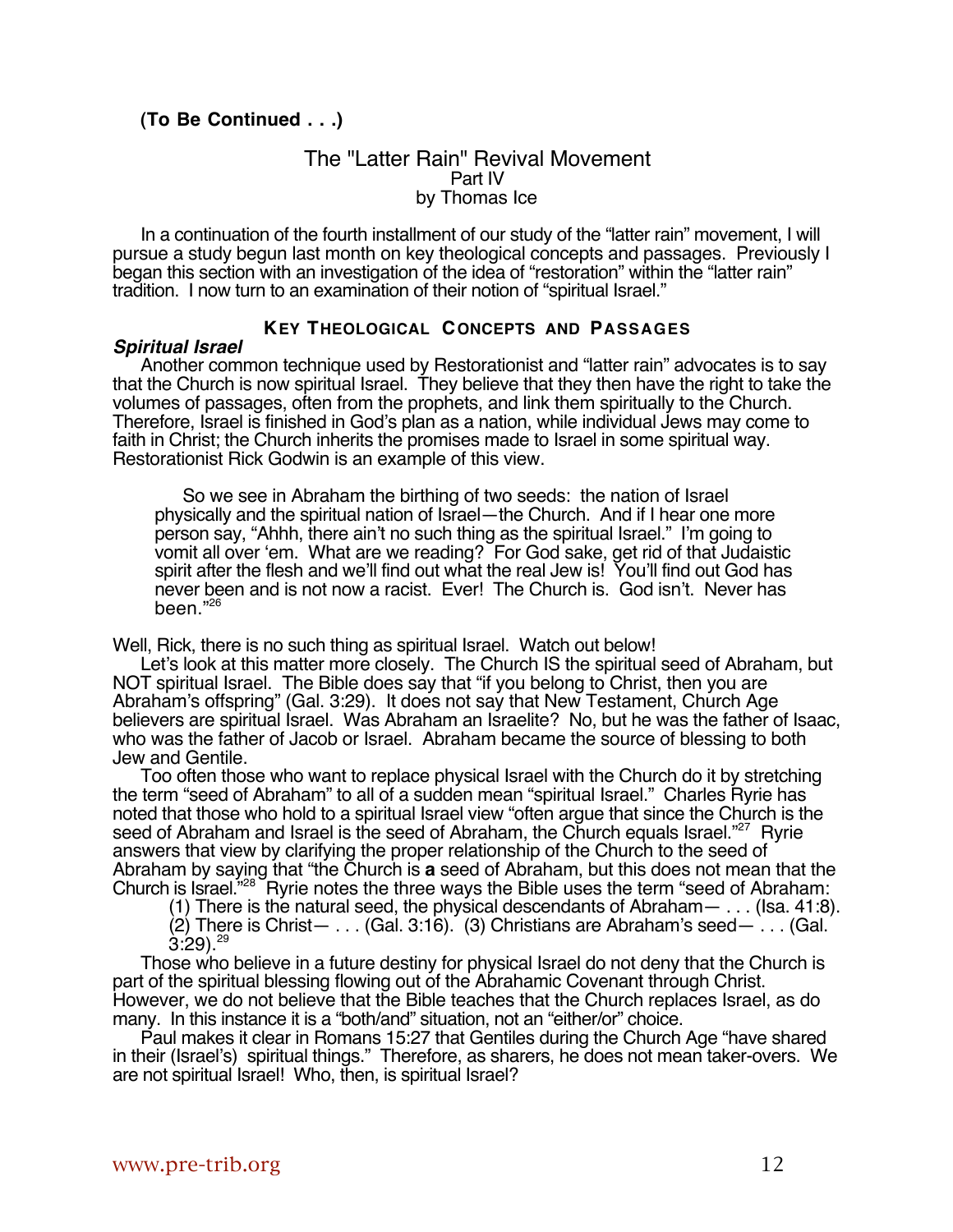I think that the Bible uses the concept of spiritual Israel to refer to physical Israelites or Jews who are regenerate believers in Jesus as the Messiah. In other words, they are spiritual (born again) Jews or Israelites. Just as the term "spiritual Gentile" would refer to a Gentile who has a relationship with God through Jesus Christ.

Paul is saying in Romans 2:28-29, when he states "he is not a Jew who is one outwardly . . . but he is a Jew who is one inwardly," that just because one is a physical Jew does not mean that He is saved and going to heaven. There are two kinds of Jews, those who do not know God through Christ, but are racial Jews (physical Jews), and those who are physical Jews, as well as spiritual Jews, who know God through Christ.

These spiritual Jews are the ones Paul is greeting as he closes his letter to the Galatians: "peace and mercy be upon them and upon the Israel of God" (6:16). After having been so rough on the Judaizers—Israel after the flesh only—he concludes with a greeting to those within the family of God who are Jews, but are believing Jews; called in this passage by Paul "the Israel of God." S. Lewis Johnson, in an essay where he studies the meaning of the term "Israel of God," concludes:

If there is an interpretation that totters on a tenuous foundation, it is the view that Paul equates the term "the Israel of God" with the believing church of Jews and Gentiles. To support it, the general usage of the term *Israel* in Paul, in the New Testament, and in the Scriptures as a whole is ignored. . . . If, as LaRondelle asserts, "Paul's benediction in Galatians 6:16 becomes, then, the chief witness in the New Testament in declaring that the universal church of Christ is the Israel of God, the seed of Abraham, the heir to Israel's covenant promise (cf. Gal. 3:29; 6:16)," then the doctrine that the church of Gentiles and Jews is the Israel of God rests on an illusion. It is a classic case of tendentious exegesis."30

#### **Apostasy or Revival?**

Another important area where Restorationist and "latter rain" advocates have missed the teaching of Scripture is in regard to the state of the Church as this age draws to its end? Will it end in revival or will it sink increasingly into apostasy? They fail to realize that the Church, in its overall posture, cannot be characterized by both revival and apostasy at the same time. This is an "either/or" issue. Rick Godwin has said,

The Lord is going to have a "Glorious Church" before He returns. . . . For years the belief was that we would never have another revival, . . . We utterly reject that line of thinking in light of clear Scripture. The Glorious Church is to be a mighty army of over-comers through whom God reveals and demonstrates Himself to man.<sup>31</sup>

The Bible does not teach that the Church will be this mighty army of overcomers, in the way Godwin envisions. Once again, his "support" is taken from passages which refer to Israel and not the Church. He misuses verses that refer to believers during the tribulation period, after the Church has been removed.

Let's look at what the words "revival" and "apostasy" mean as used by Christians today. A "revival" includes evangelist success but usually means more than that. It often is used to refer to the stirring up of Christians who rededicate themselves to living a more committed life on behalf of our Lord. Effectiveness of a "revival" is sometimes gauged by the social and political change which results from the impact of those who have be stirred to action. On the other hand, "apostasy" does not refer to whether a small or large numbers of individuals are coming to Christ at a given point in time. Instead, it is concerned with the theological or doctrinal integrity of the Church. This is why a believer can always preach the gospel with confidence during the whole of the Church Age knowing that God is at work bringing sinners to Himself, even until the very end.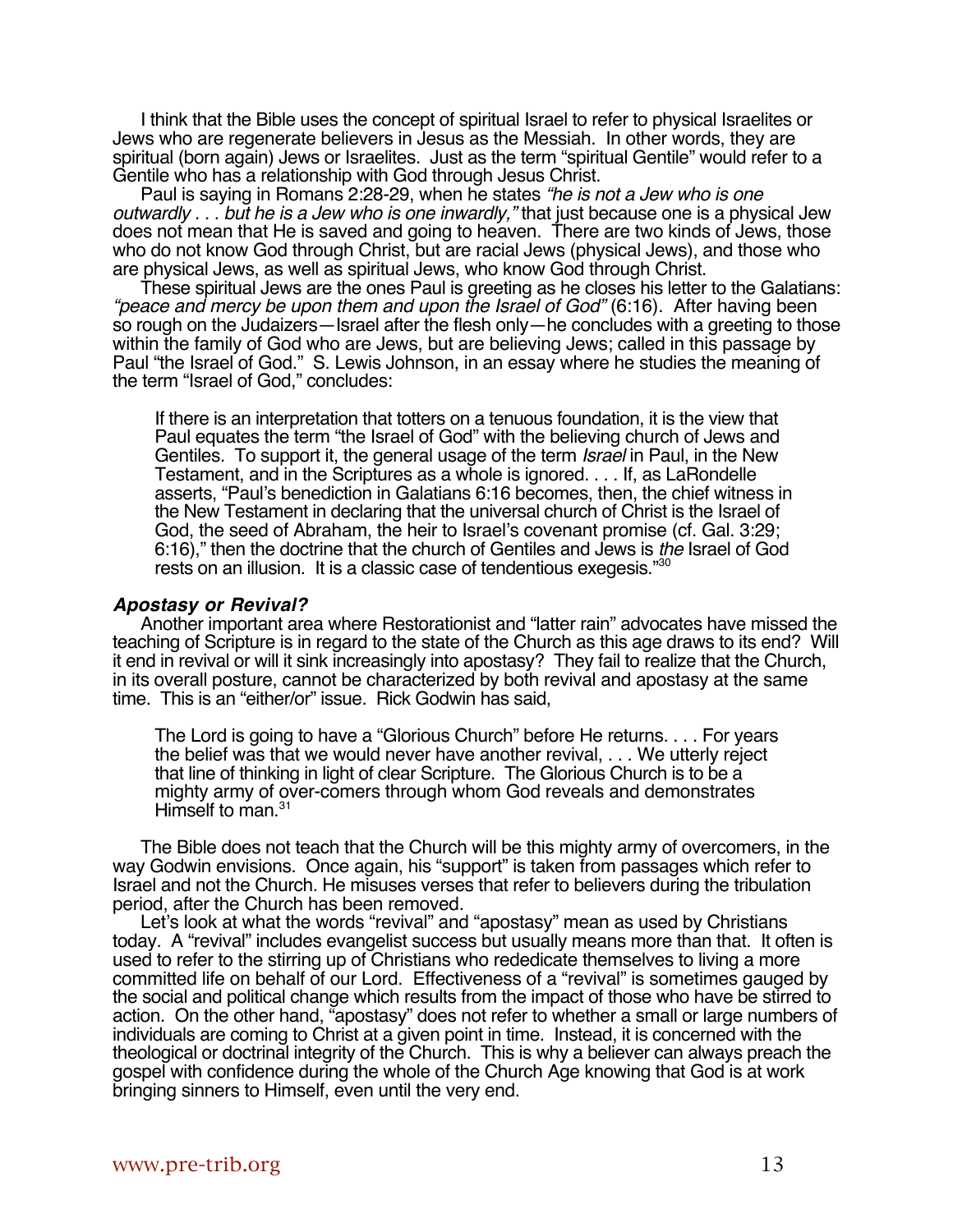The New Testament, especially the Epistles, clearly teach that the whole of the Church Age is a time of increasing apostasy within Christendom . In fact, so much space is spent in the New Testament dealing with the issue of apostasy that it has to be considered one of its major themes. Apostasy constitutes the main theme of entire books and chapters as well as paragraphs and verses in the New Testament. Apostasy and its evil effects provide the main message of such books as First and Second Timothy, Second Peter, and Jude. Apostasy occupies a prominent place in such books as Galatians, Second Thessalonians, Hebrews and Revelation. Apostasy and apostates are set forth with varying degrees of detail as to their character and conduct, influence and teaching. Believers are warned to know how to recognize them and Christian leaders are supposed to protect<br>their flocks from them and their unhealthy doctrine. Apostasy is doctrinal error, not how their flocks from them and their unhealthy doctrine. many will or will not be saved, whether or not the economy will be good or bad, or how moral or immoral society will be. The focus of apostasy is not secular society, but what is going on within the Church itself. When the great amount of New Testament Scripture, dealing with apostasy within the Church, is compared with the absence of language speaking of the victory of the Church, in the sense that restoration and "latter rain" advocates suggest, then there is zero basis for their opinion found in the Word of God. The Bible does speak of individuals who are overcomers, but that proves the point, since they are contrasted with apostates. Victory language in the New Testament applies to individual believers, not the Church as a whole. Notice the chart which lists the references to apostasy in the New Testament.

#### **APOSTASY IN THE NEW TESTAMENT**

**GOSPELS\*** Matthew 12:14-37; 13:1-52; 15:12; 23:1-36; 24:10-28 Mark 6:21-30 Luke 8:13-18 John 6:60-71; 8:31-59; 13:21-30; 15:18-27

## **ACTS**

Acts 8:8-24; 13:4-12; 20:17-35

#### **PAUL'S EPISTLES**

Romans 1:18-32; 10; 16:17-18 2 Corinthians 11:1-15; 13:5 Galatians 1:6-9; 5:1-12 Philippians 3:2, 18-19 Colossians 2:4-23 2 Thessalonians 2:1-12 1 Timothy 1:3-7; 4:1-3; 6:3-5 2 Timothy 2:11-26; 3:1-14; 4:1-6 Titus 1:10-16

#### **GENERAL EPISTLES**

Hebrews 2:1-4; 3:7—4:13; 5:12—6:12; 10:26-31; 12:14-17 1 Peter 3:19-20 2 Peter 2:1-22; 3:3-10 1 John 2:18-23; 3:4-12; 4:1-6 2 John 9 Jude 3-23

#### **REVELATION**

Revelation 2:1—3:22; 4:1—5:14; 6:1—10:11; 11:1—15:8; 16:1—19:24; 19:1—20:1532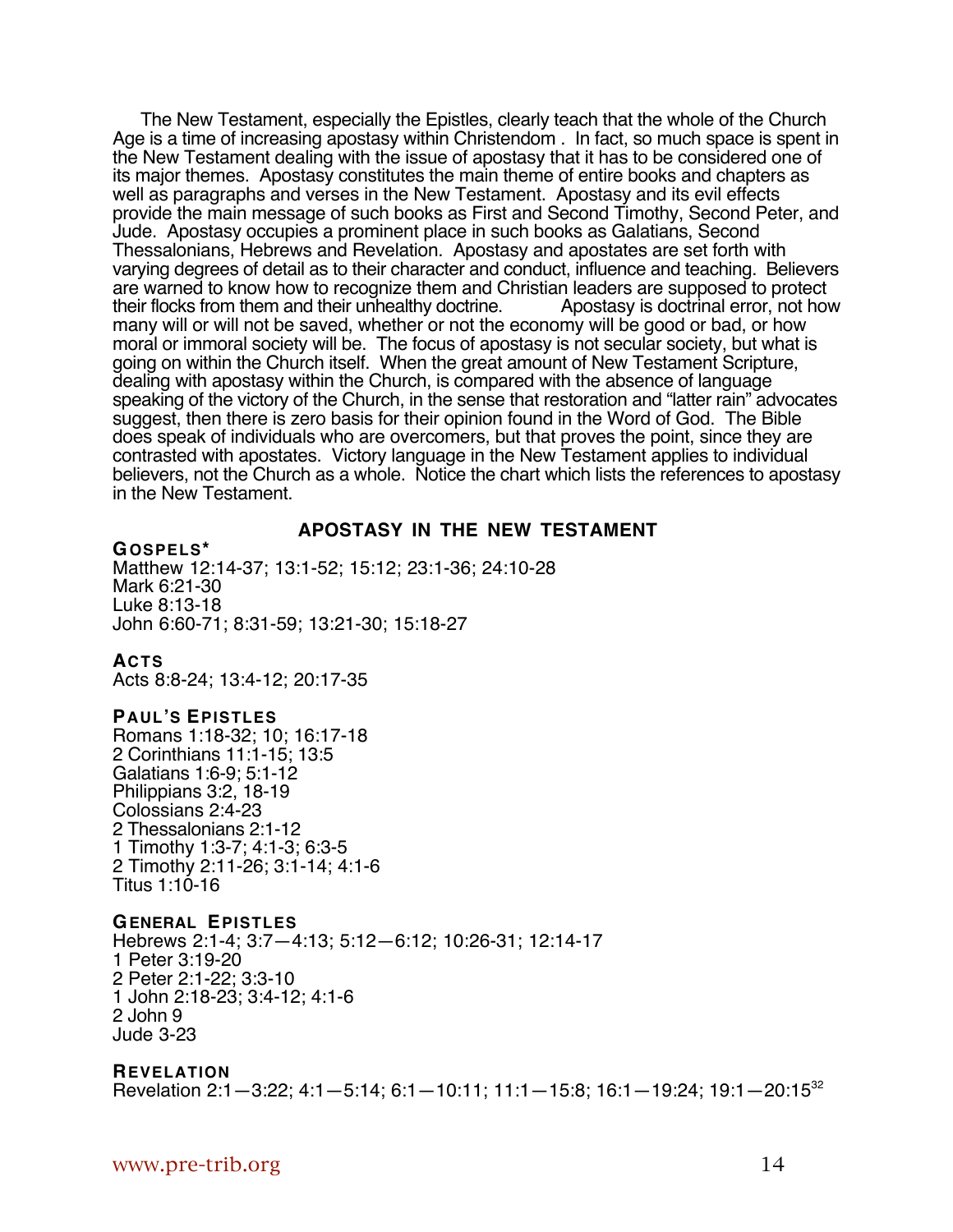#### \* Incomplete listings

I take no pleasure in the apostasy theme of the New Testament, but we all must acknowledge this point in an effort to call the Church away from apostasy. The sobering fact is clear: either the restoration/"latter rain" movement is a heaven sent revival from God or it is part of the end-time apostasy preparing the way for the coming Antichrist. It cannot be both. We all must decide! No one can be neutral on this issue! If it is the great revival supposedly predicted for the end-times, then all true believers must join the band wagon. If it is not, then all true believers should have enough biblical sense to come in out of the latter rain apostasy. These are important issues.

#### **(To Be Continued . . .)** The "Latter Rain" Revival Movement Part V by Thomas Ice

After presenting an overview of the central role that the doctrine of apostasy plays in New Testament teaching, I will continue in this installment of the "latter rain" series by examining key "latter rain" issues in the light of Scripture. These are important contemporary items since they provide a challenge to those of us who interpret Scripture literally, believe in the pretrib rapture, and recognize God's distinction between His plans for Israel and the Church. These errors must be recognized and refuted from Scripture.

### **KEY THEOLOGICAL CONCEPTS AND PASSAGES Restoration of the Fivefold Ministries**

In a previous issue<sup>33</sup> I noted Bill Hamon's explanation of the restoration of the fivefold ministries of evangelists, pastors, teachers, apostles, and prophets in the end-time.<sup>34</sup> This is said by Restorationist to be spoken of in Ephesians 4:11-16. Fellow "latter rain" advocate, Rick Joyner, claims that he received the contents of a book he authored called The Harvest, as a revelation from God on three different occasions in the late 1980s.<sup>35</sup> "What is about to come upon the earth is not just a revival, or another awakening; it is a veritable revolution," says Joyner about the vision he claims from God in his book. "This vision was given in order to begin awakening those who are destined to radically change the course, and even the very definition of Christianity."<sup>36</sup> Joyner spoke in his book about the restoration of apostles and prophets in order to prepare the Church for the soon coming fullness of the "latter rain." He said,

The next spiritual contraction will bring about the restoration and recognition of the PROPHETS. We will see the prophetic ministry become the primary focus of attention during the next few years as a much greater anointing comes upon this ministry than has been seen since Biblical times.<sup>3</sup>

There will be another contraction during which a true APOSTOLIC authority will be restored and recognized within the advancing church.<sup>38</sup>

"Latter rain" advocates like Hamon and Joyner commingle their interpretations of the Scripture with their own supposed direct revelation about the restoration of the gifted men in Ephesians 4:11. Their notions are erroneous for a number of reasons. A major objection is rather obvious to anyone who would simply read the passage. The passage says nothing about a restoration of these ministries. Simply put, the text does not speak of such an occurrence. They have pulled this concept out of the thin air of their fertile imaginations that they claim as a revelation from God. The New Testament warns against those who would have such a seared conscience that they would be bold enough to pass of their own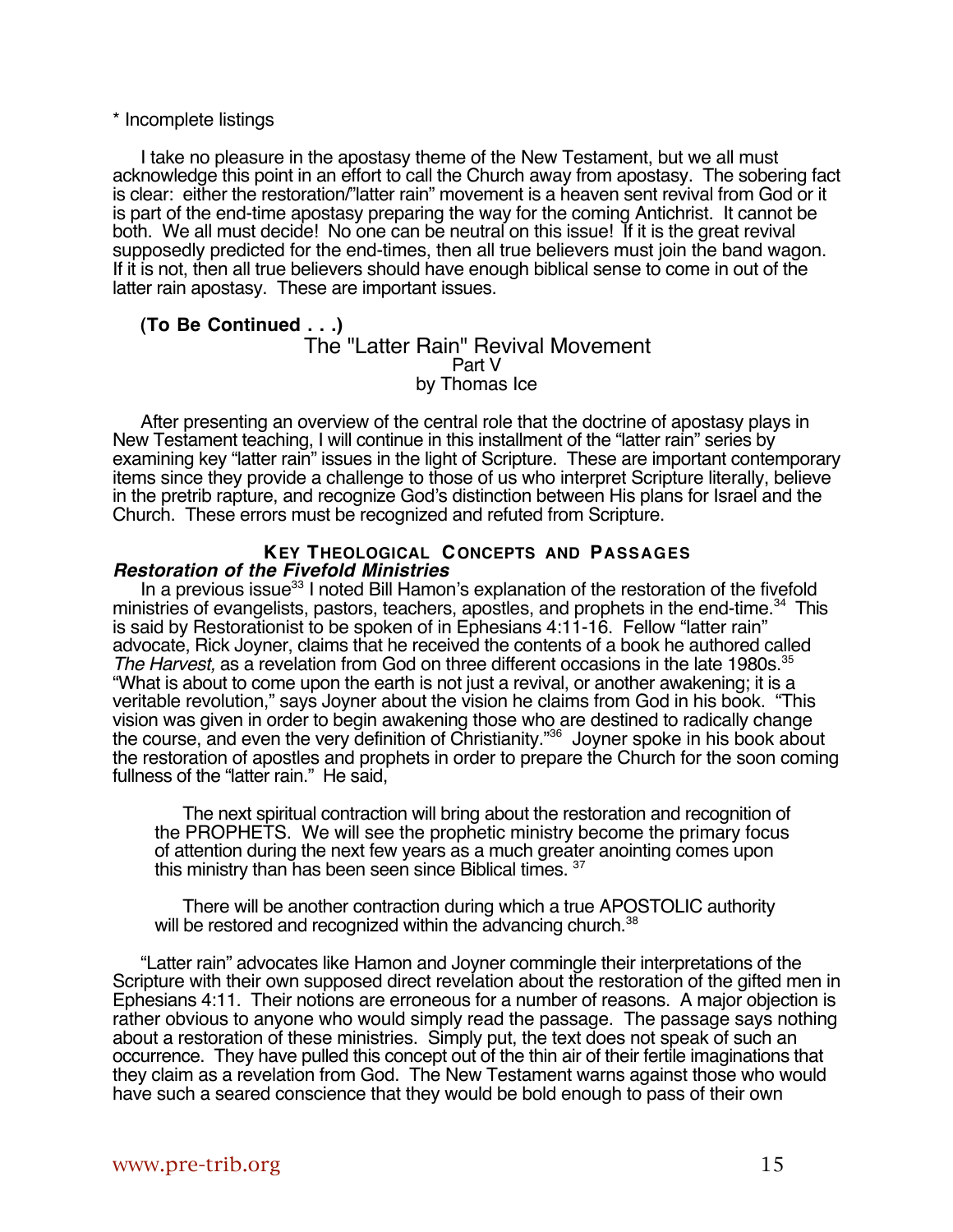imaginations as the sure Word of God (Acts 20:17-35; 1 Tim. 4:1-2; 2 Pet. 2:1-3; 1 John 4:1-6; Jude 8, 17-19).

Christ's giving of apostles and prophets to the Church is said in Ephesians 2:20 to be something which is to be foundational to the Church, not something given to each generation of believers. The passage says, "having been built upon the foundation of the apostles and prophets, Christ Jesus Himself being the corner stone." The picture is that of a building process which is going on during the entire period of the Church age, from Pentecost to the rapture. This process can be described as taking place in three stages: Phase one is the laying of the corner stone , which describes the first century, nonrepeatable, work of Christ. The rest of the building is supposed to orient itself in terms of Christ the corner stone.

Phase two is the foundation of the apostles and prophets, which also occurred in the first century and is non-repeatable. However, just as with Christ, even though it is nonrepeatable, it does not mean that it is non-applicable for today. Just as with a foundation in a physical building, once it is laid, continues to be used for the life of the structure. So it is with the ministry of the apostles and prophets, who gave us the boundaries of the gospel and doctrine with which believers are being used of God to build Christ's Church. Once the foundation is laid, you don't keep relaying it each generation, instead you continue to build upon it.

Phase three represents the superstructure of the rest of the building. The building is built upon in accordance to the guidelines mandated by the dimensions of the corner stone and the foundation. This work began at the birth of the Church in Acts 2 and will be completed at the rapture when the last person destined to make up the final component of the Body of Christ believes the gospel. Then the Church will be complete.

From the perspective of the Biblical picture presented in Ephesians 2, it is wrong to say that God is restoring apostles and prophets in our own day. This error implies that the first century foundation was not complete and that it needs further work. This would mean that until recent restoration times, God has been building the house upon a shaky foundation. This kind of thought is a grave error.

Ephesians 3:5 echoes the thought of 2:20 when Paul says concerning the mystery of Christ: "which in other generations was not made known to the sons of men, as it has now been revealed to His holy apostles and prophets in the Spirit." The emphasis in this passage is upon revelation received during the time of Paul's writing in the first century. This strongly suggests that the ministry of apostles and prophets was completed in the past.

When we come to the Ephesians 4:11 use of apostles and prophets, with evangelists, and pastors-teachers, we observe a division of labor employed in the building of God's spiritual temple—the Church. The foundation, phase two, was completed during the apostolic age ending around A.D. 100. Upon completion, those workmen left the scene, leaving behind the trustworthy the fruit of their labor—a foundation. That foundation was the New Testament canon of Scripture.

Phase three is entrusted with the task of building upon the sure foundation of Christ and the apostles. This is why the bulk of labor, over the life of the project (the Church age) is done by the evangelist, and the pastor-teachers. They remain on site until the structure is complete at the rapture. This is why the Pastoral Epistles (1 and 2 Timothy and Titus) stress the importance of following and protecting the fixed deposit of Apostolic faith by faithful men, so that it can be passed from generation to generation (2 Tim. 2:2). Therefore, evangelist, and pastor-teachers have never been removed from the scene so that they have to be restored at the end of the Church age as "latter rain" advocates teach.

The Holy Spirit has been using believers to win and disciple others for the last 2,000 years without interruption, as taught by the Restorationist movement. The Church is being perfected with the original doctrine contained in the New Testament and does not need an updated version of "Apostles' doctrine 2.1." The first edition did not have any glitches and cannot be improved upon. Why would anyone want to bring the foundation crew back on the job when the roof is near completion, unless they want to improperly change the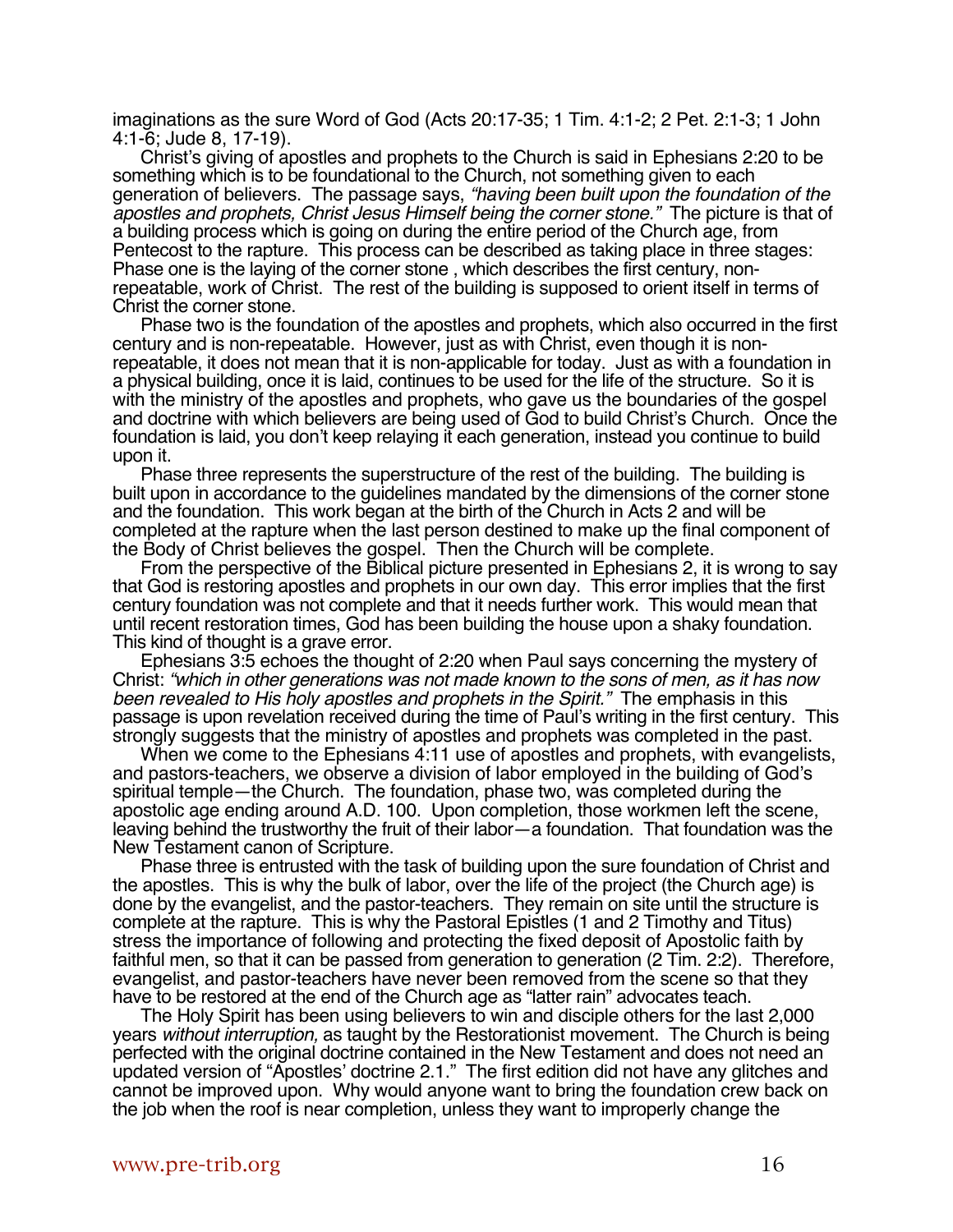foundation with their new revelation. Yet, the desire to add to the foundation, when it has already been set, is the desire and practice of false prophets and teachers. The believer who opens themselves up to "new revelation" is opening themselves up to deception. As Paul told Timothy, "Retain the standard of sound words which you have heard from me, in the faith and love which are in Christ Jesus. Guard, through the Holy Spirit who dwells in us, the treasure which has been entrusted to you" (2 Tim. 1:13-14).

This is the Church's calling in our day: to guard the foundation laid by Christ, and the apostles and prophets, while building upon that foundation the superstructure through evangelism and discipleship. Believers are looking forward to the return of Christ at the rapture, not for new revelation.

#### **A Perfect Church?**

Restorationist Rick Godwin has been described by a former Southern Baptist pastor, Jack Taylor, as "God's John Wayne to the Church!"<sup>39</sup> Probably a more accurate description would be to liken Godwin to Rambo since John Wayne had manners and was a gentleman. Godwin states his belief that the Church will be perfected before Christ's return:

The Lord is going to have a "Glorious Church" before He returns. This thought encompasses the theme of personal and corporate purity, for Scripture says that His Church will be "without spot, wrinkle or blemish." His Church will have Power followed by signs and wonders, for Scripture says, "it will be a glorious church.40

Ephesians 5:25-27 is the much quoted passage which "latter rain"/Restorationist use to teach that the end-time Church will see the restoration of apostolic power, coupled with unity, which will produce the greatest period of miracles and conversions to Christ in all of history. However, to draw such a conclusion from this passage provides a clear example of their ability to mishandle Scripture. "Husbands, love your wives, just as Christ also loved the church and gave Himself up for her; that He might sanctify her, having cleansed her by the washing of water with the word, that He might present to Himself the church in all her glory, having no spot or wrinkle or any such thing; but that she should be holy and blameless" (Eph. 5:25-27).

There is no question that this passage speaks of a glorious church, without sport or wrinkle. But how does the Bible use these terms? Do Restorationists use this passage in the same way the Bible does? I believe they do not! In a nutshell, the Bible here describes the believer's legal standing before God, as won on our behalf through Christ's work on the cross. On the other hand, Restorationist (mis)apply this text as something which the believer and the Church must grow into and become in our current experience.

God's plan of salvation is often discussed in terms of one's covenantal standing before God. This is legal language. When Adam fell, his sin was imputed or credited to the legal bank account of every person born thereafter, even though no one personally committed Adam's sin (Rom. 5:12-21). Our legal standing (some call this positional truth) forms the basis from which our experience should follow. Therefore, human beings sin experientially because they are legally or positionally sinners. In the same way, Christ had to first deal with the legal barrier of sin in winning salvation for the Church as the basis for experiential change in the life of the individual believer and the Church as a whole. Positional standing in Christ is the basis upon which the believer is to live his life experientially through faith.

When properly interpreting Scripture, one must establish from Scripture itself, the way the Bible uses various terms. Often a decision must be made as to whether or not a word or phrase is describing a positional truth or an experiential aspect of salvation. The difference it makes in the interpretation of Ephesians 5:25-27 is great. If these are positional terms, then the perfection spoken of in this passage is that earned by Christ through His saving work, which is applied positionally to the believer. This means that our position will not be experienced in its fullness until glorification at the time of the resurrection. However, if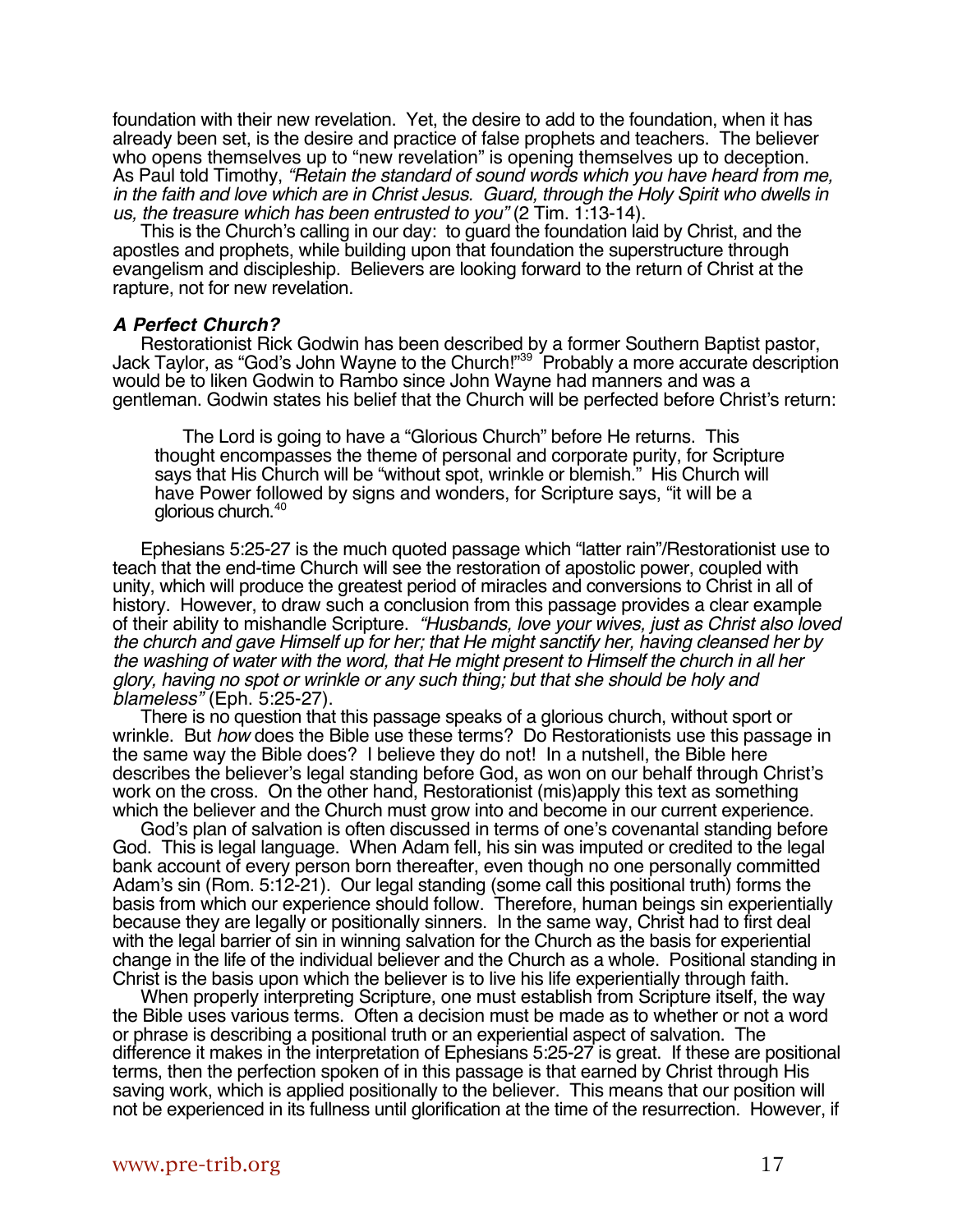these are taken experientially, as applying to our current time, then it is teaching experiential perfection of the individual believer as well corporate perfection.

In my final installment on "latter rain" theology, I will complete the study of Ephesians 5:25-27 and provide reasons why this passage should be interpreted positionally. I will also draw implications for the doctrine of the rapture if such teachings are adopted.

#### **(To Be Continued . . .)** The "Latter Rain" Revival Movement Part VI by Thomas Ice

This is my final installment on the "latter rain" revival movement. Thus, I will bring to an end my discussion on the Ephesians 5:25-27 passage and then call attention to the negative implications that this doctrine has upon pretribulationism and Bible prophecy in general.

# **KEY THEOLOGICAL CONCEPTS AND PASSAGES**

## **A Perfect Church?**

In my previous article, I demonstrated that restorationists teach that the church must reach a level of experiential perfection before the return of Christ is possible. They believe that Christ may not return until this is achieved. The means that they believe bring about this perfection is an end-time outpouring of the Holy Spirit, resulting in a "latter rain" revival. This revival will be the vehicle for perfecting the existing church and, in turn, lead to the quick conversion of millions to Christ. The key to the revival will be the unity of the church. Some of these beliefs are alleged to come from Ephesians 5:25-27. I will complete an examination of that passage.

In a nutshell, the Bible here describes the believer's legal standing before God, as won on our behalf through Christ's work on the cross. On the other hand, Restorationist (mis)apply this text as something which the believer and the Church must grow into and become in our current experience. I will now examine reasons why this passage should be interpreted positionally. First, verse 25 is grounding Paul's admonition on the basis of Christ's giving of Himself sacrificially on the cross. Within the context of this passage it is a clear reference of something that can only apply to the believer's legal standing before God. Because Christ's giving of Himself on behalf of Believers is a summary of His gracious provision to the church for her salvation.

Second, in verse 26, the passive participle "having cleansed," speaks of action which occurs simultaneously with the action of the verb (gave), to which it is related to in verse 25. This means that the cleansing is related to Christ's giving of Himself on the cross—a positional and not experiential sense. In other words, this is something that happens at justification (the moment one becomes a true Christian) and not at sanctification (the process of living the Christian life after initial faith in Christ).

Third, the vocabulary words used in this passage are terms that are employed throughout the Bible to describe positional salvation or justification, not the process of living the Christian life or sanctification. "Cleanse" refers to ceremonial washings within the Old Testament temple ritual that depict justification, not sanctification. This same Greek word is used to describe positional salvation (justification) in John 15:3 when Jesus said, "You are already **clean** because of the word which I have spoken to you." "Washing of water with the word" is also a positional phrase descriptive of becoming a Christian, not being a Christian (cf. Titus 3:5).

Fourth, the terms in verse 27, having no "spot" or "wrinkle," and that believers should be "holy" and "blameless," in this context, like the previous terms, refers to a Believer's legal standing earned by Christ in His death on the cross. They do not speak of a current process like sanctification, as would be required for the restorationist view to have merit. For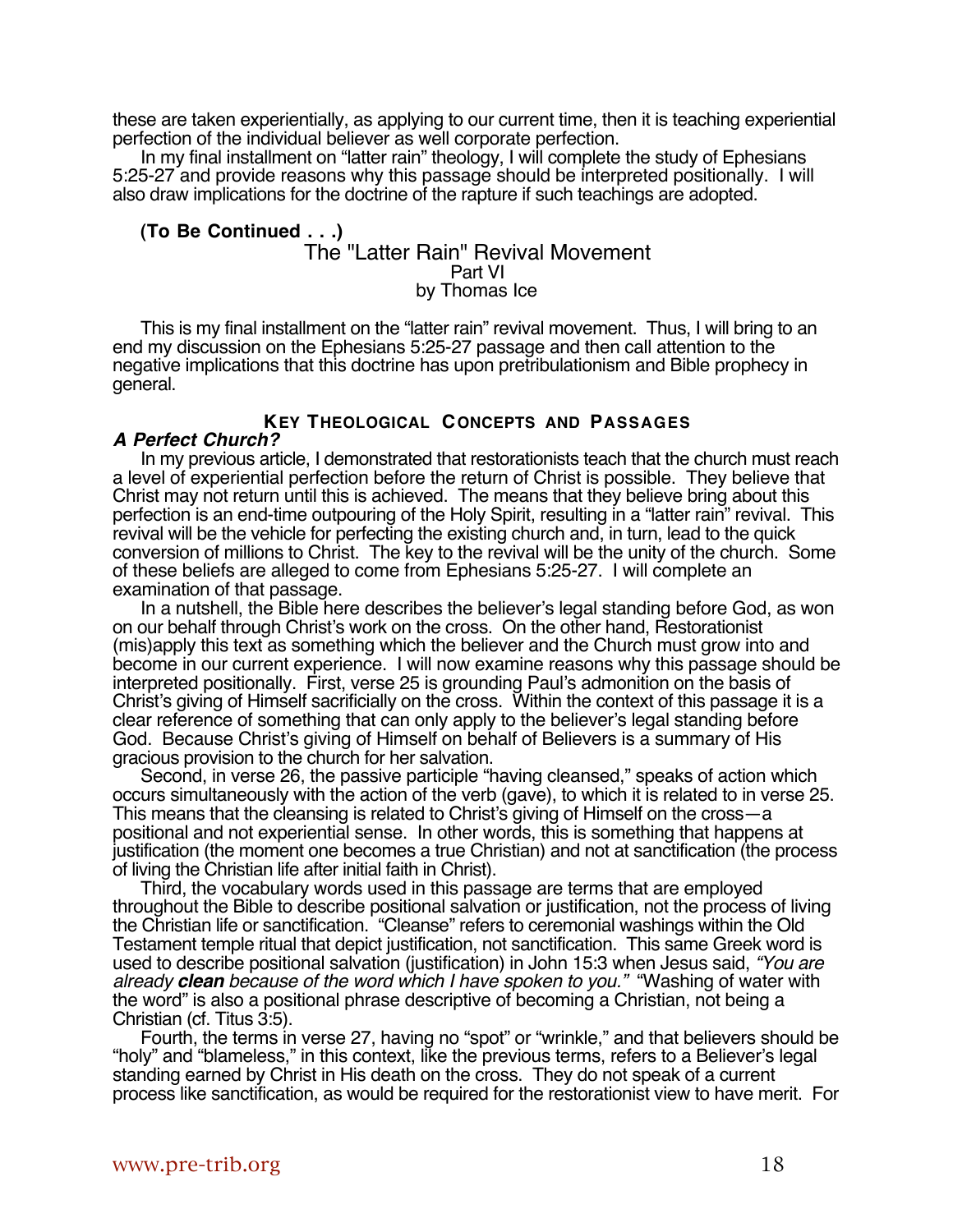the restorationist interpretation to be possible, this part of the passage should have used language that speaks of sanctification, which it does not.

Fifth, when will these things be accomplished for the church? As Lenski says, "the words indicate the final perfection of holiness at the last day."<sup>41</sup> It is a future perfection to which Paul speaks. Commentator John Eadie concludes and summarizes, after examining the meaning of this passage from the original Greek text, the following:

Such, then, is to be the ultimate perfection and destiny of the church. . . . We have already said that the presentation is not contemporary with the consecration, but is posterior to it, and does not finally and formally take place on earth. The "church" we understand in its full significance, as the whole company of the redeemed, personified and represented as a spiritual Spouse. The presentation belongs therefore to the period of the second coming, . . . The church as it now is, and as it has always been, has many spots and wrinkles upon it. But perfection is secured by a process of continuous and successful operation, and shall be ultimately enjoyed.42

This would mean that the body of Christ is being perfected when a new individual believes the Gospel and God applies the finished work of Christ to their account. When the last person believes, then the rapture will occur, because the Body of Christ will have been made complete. Up in heaven, the resurrected and glorified bride, who has made herself ready (Rev. 19:1-10), will be presented to Christ in experiential perfection at the marriage supper of the Lamb. The Church will not *experience* perfection before the resurrection, even though legally she is made perfect by the work of Christ. This experience of perfection, up in heaven, will take place during the same time that the supposed "latter rain" outpouring of the Holy Spirit is said to fall upon the Church.

#### **THEOLOGICAL IMPLICATIONS**

For those following this series, you should be able to see by now that terms like "latter rain" and "Joel's army" from Joel 2 do not in any way, shape, or form refer to the Church. Instead they refer to God's program for Israel. Thus, it cannot refer in any way to the church. In fact, one of the purposes of the tribulation will be that God will purge out the rebels (unbelieving Israel) from the remnant (Ezek. 20:38) so that "all Israel will be saved" (Rom. 11:26) by the time of Christ's second coming. These passages, taken in their contexts, refer to God's program for Israel and not the Church.

Such misinterpretation leads to ram, cram, and jamming God's plan for Israel into the Church. This causes those who do such things to not only distort God's plan for Israel during the tribulation, but to also miss the focus for the Church, which is Christ's any-moment return at the rapture. It is not surprising that as more Evangelicals focus upon a revival theology, that their gaze is taken away from the Blessed Hope (Titus 3:5). John teaches that it is just such a hope "fixed on Him [that] purifies himself, just as He [Jesus] is pure" (1 John 3:3b).

Since the Church will be taken out before the tribulation of Daniel's 70th week begins (the pretrib rapture), which I believe, then one cannot believe in a theology of restoration and latter rain. The pretrib position teaches that the Church is raptured, not restored. Other views of the rapture (partial, midtrib, pre-wrath, and posttrib), all mix God's program for Israel and the Church into the tribulation, thus allowing for the possibility, but not the necessity, of some form of latter rain/restoration teachings. This is one of the main reasons why so many Charismatic leaders appear to increasingly pepper their sermons with antirapture statements. They realize that one cannot be looking both for a great "latter rain" revival and an any-moment return of Christ at the rapture. If a revival is necessary, then there is something that has to happen before Christ could return, and the rapture would have to wait until after this has convened.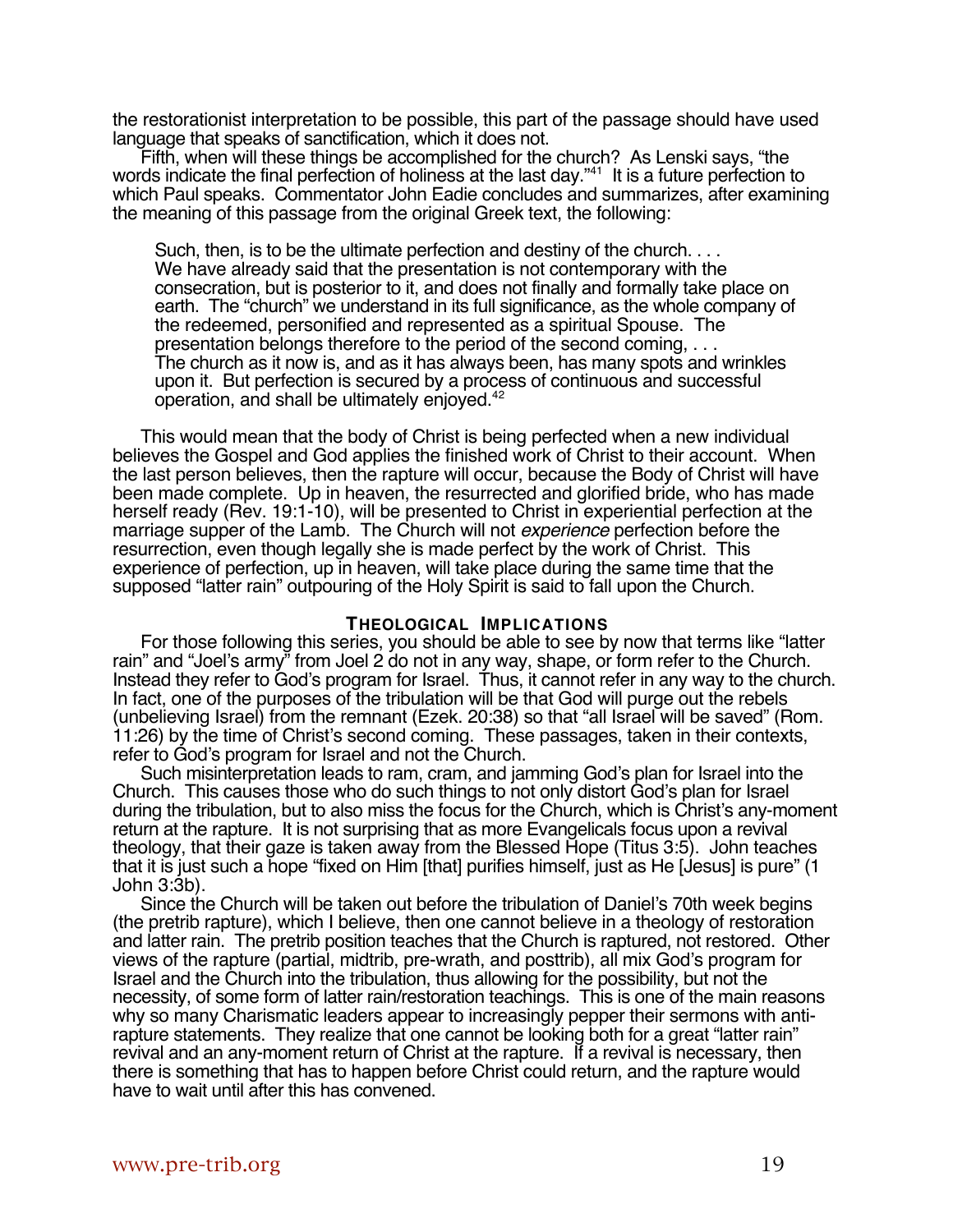I have meet people who say that they believe in both an any-moment rapture and the necessity of an end-time revival. This is logically impossible as noted above. If any thing has to happen before the rapture, then it is logically impossible that the rapture is imminent. Yet, even after asking those who hold this position for an explanation that would resolve this clear conflict, they cannot verbalize one. They are usually quick to tell me that God can to things that appear impossible to us and continue believing two contradictory views. The impossible things that God does in history do not relate to resolving contradictions, but refers to Him accomplishing things that a finite, fallen human being lacks the ability to perform. God never has or will accomplish things that contradict His Word. Instead, He performs His will in His own time in His way. So this is not an instance of a both/and, but of an either/or. Either the pretrib rapture is true or it is not. Or, either an end-time "latter rain" revival is true or it is not. Fish or cut bait, but you cannot do both.

Many have been exposed to bits and pieces of "latter rain" revival teachings through a whole host of vehicles. For example, the Vineyard churches (founded by the late John Wimber) have been advocating a "latter rain" revival teachings since at least February 1989 when Paul Cain taught these things at their annual conference in Anaheim, California. The "latter rain" revival doctrines have been disseminated to many others through Vineyard influenced events such as "The Praise March," or "The March for Jesus," and the well-know and well-attended "Promise Keepers." The end-time "latter rain" revival doctrines are being disseminated through music on the radio and at various Christian events. These teachings are quite evident on Christian radio and television. Trinity Broadcasting Network (TBN) has an over abundance of "latter rain" revival advocates, although they rarely call it that. They primarily just speak of the coming revival and sometimes bash belief in the rapture. There are dozens of books, the last ten years, that advocate similar themes.

An increasing number of Evangelical leaders and participants in these events are adopting "latter rain" revival ideas, some in bits and pieces rather than the whole cloth. Some are adopting pieces such as belief in an end-time revival and the requirement of experiential unity in order to effect such a revival. Such views are increasingly widespread and undermine the biblical teaching of pretribulationism.

#### **CONCLUSIONS**

I believe that one of the major reasons why a significant segment of Evangelicals are moving away from pretribulationism is due to the increasing popularity of "latter rain" revival teachings. To buy into such categories naturally causes an antagonism to pretribulationism and its accompanying doctrines. I believe that many Evangelicals have been exposed to the teachings of both pretribulationism and "latter rain" revival teachings and have not reached the point of sorting out the differences so that they may come down on one side or the other. The purpose of this series is to explain the rise and development of these teachings so that anyone, pro or con, might see them as a whole and not just absorb bits and pieces from one and wonder why their theology on these matters seem confused. I want to clarify positions so that Believers can make an informed choice. Hopefully, falling on the side of biblical truth and the pretrib rapture.

As I noted in earlier articles, the New Testament does not say even one word about a revival for the church at any time let alone about an end-time "latter rain" revival. I also noted that God is free to sovereignly send a revival at any time He pleases, but that there are no formulas or conditions in the New Testament that will bring His blessing. The New Testament does warn in dozens of passages about the threat of apostate doctrine and behavior that Believers are to beware of. Finally, the New Testament does teach Believers "to wait for His Son from heaven, whom He raised from the dead, that is Jesus, who delivers us from the wrath to come" (1 Thess. 1:10). Jesus Himself is our hope. The hope, like a betrothed bride, who longs to see and be with her groom because she loves him (and though you have **not seen** Him, you love Him, 1 Pet. 1:8). Maranatha!

#### **ENDNOTES**